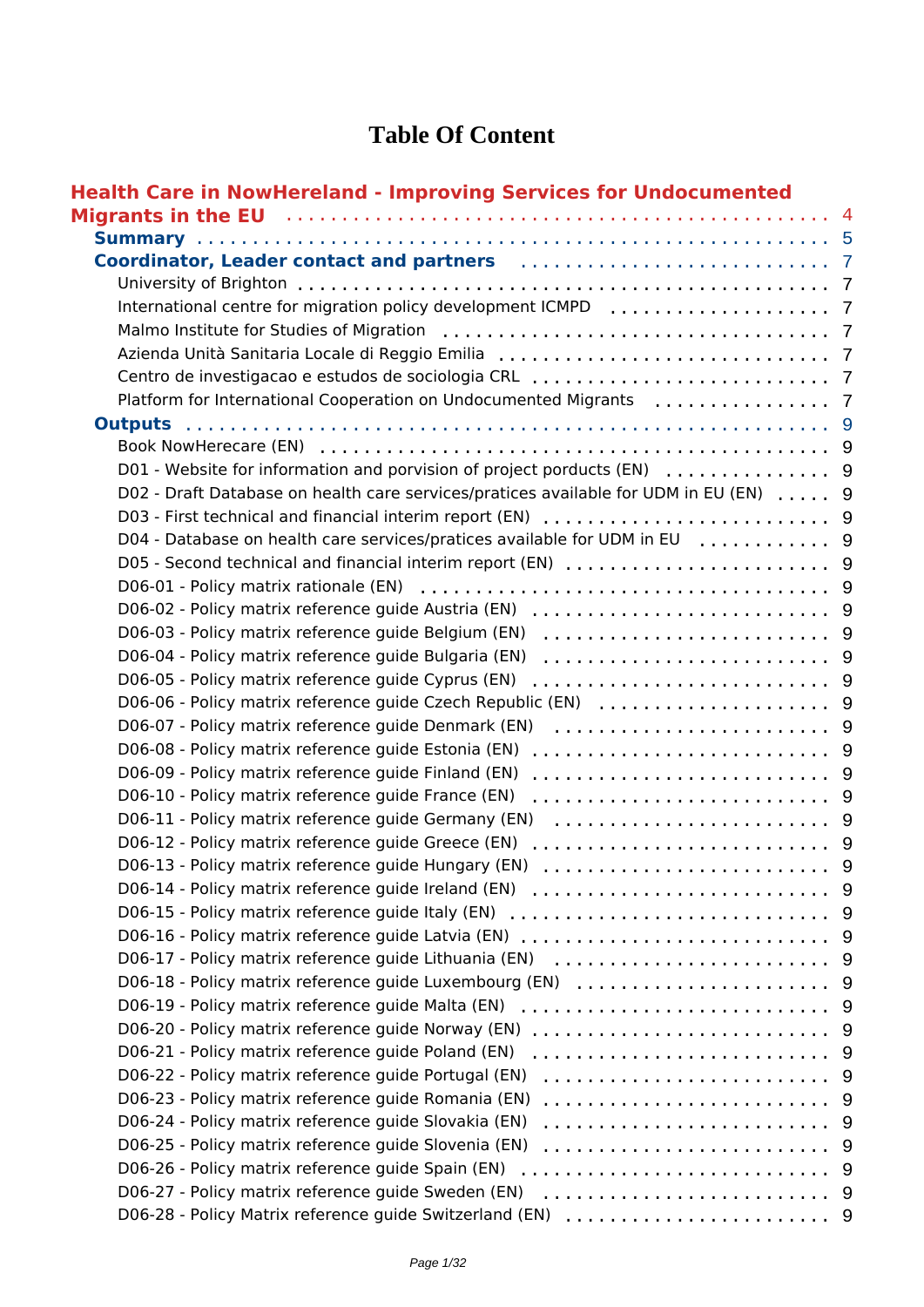|                                      | 9   |
|--------------------------------------|-----|
|                                      | 9   |
|                                      | 9   |
|                                      | 9   |
|                                      | 9   |
|                                      | 9   |
|                                      | 9   |
|                                      | 9   |
| D06-40 - Report France (EN)          | 9   |
|                                      | 9   |
|                                      | 9   |
|                                      | 9   |
|                                      | 9   |
|                                      | 9   |
|                                      | 9   |
|                                      | 9   |
|                                      | 9   |
|                                      | 9   |
|                                      | 9   |
|                                      | 9   |
|                                      | 9   |
|                                      | 9   |
|                                      |     |
|                                      | - 9 |
|                                      |     |
| D06-57 - Report the Netherlands (EN) |     |
| D06-58 - Report United Kingdom (EN)  |     |
| D06-59 - Summary report (EN)         | 9   |
|                                      |     |
|                                      |     |
|                                      |     |
|                                      |     |
|                                      | -9  |
| D07-06 - Report Germany (EN)         | - 9 |
|                                      | -9  |
|                                      | - 9 |
|                                      | -9  |
|                                      | - 9 |
| D07-10 - Report Italy (EN)           | -9  |
|                                      | - 9 |
|                                      | -9  |
|                                      | - 9 |
| D07-14 - Report Slovenia (EN)        | -9  |
|                                      | - 9 |
| D07-16 - Report Sweden (EN)          |     |
|                                      |     |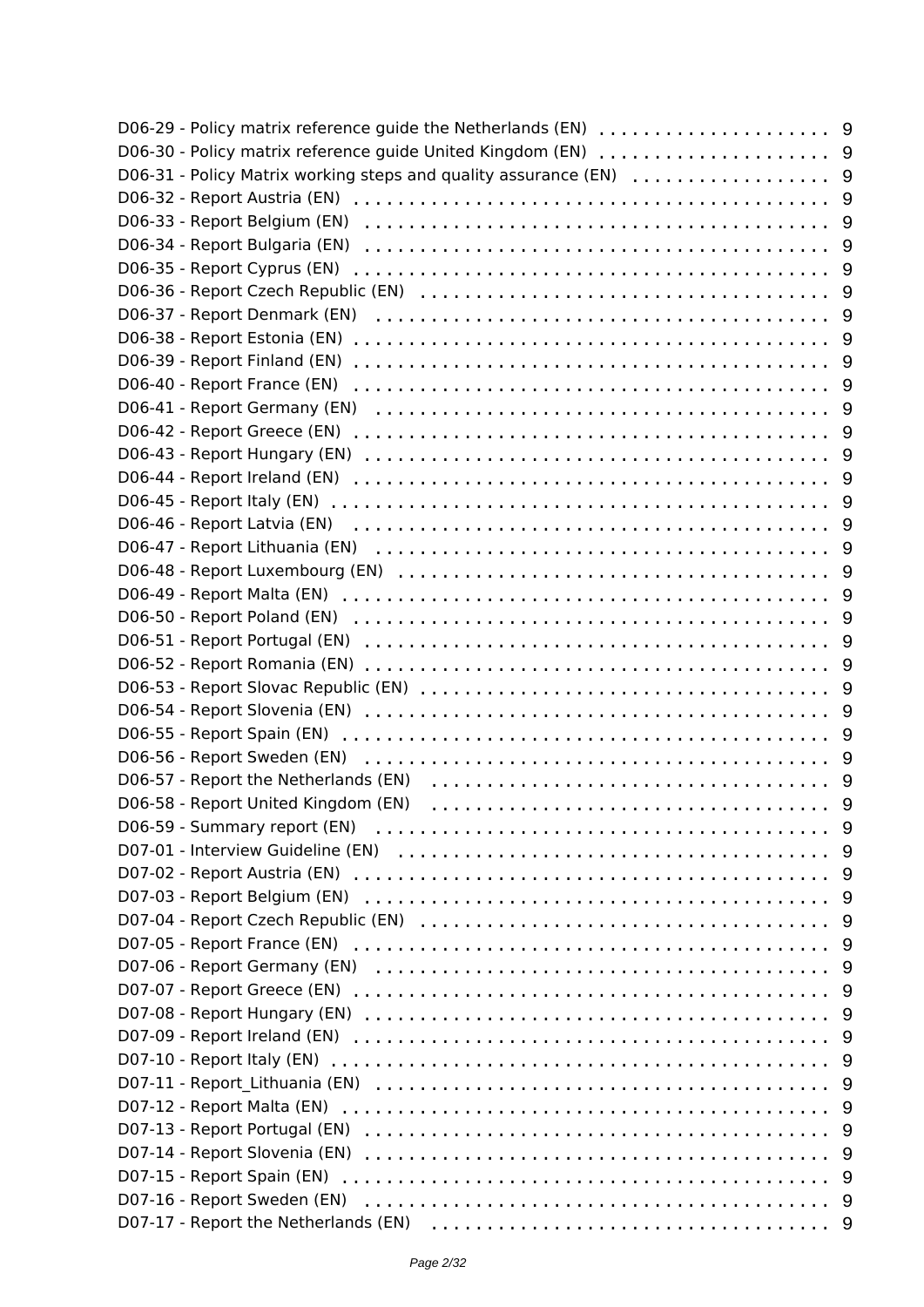| D07-20 - Fact sheet (FR)                                                         | 9              |
|----------------------------------------------------------------------------------|----------------|
| D07-21 - Fact sheet (HU)                                                         | 9              |
| D07-22 - Fact sheet (CZ)                                                         | 9              |
| D07-23 - Fact sheet (EN)                                                         | 9              |
| D07-24 - Fact sheet (GR)                                                         | 9              |
| D08-01 - List of criteria and indicators for MGP (EN)                            | 9              |
|                                                                                  | 9              |
| D08-03 - Translation of assessment instruments (DE)                              | 9              |
| D08-04 - Executive Assessment Report and compilation (EN)                        | 9              |
| D09-01 - Access plan for organisations selected for conduct (EN)                 | 9              |
| D09-02 - List of 4 Models of Good Practice (EN)                                  | 9              |
|                                                                                  | 9              |
| D09-04 - Template Dutch (NL)                                                     | 9              |
| D09-05 - Template English (EN)                                                   | 9              |
| D09-06 - Template French (FR)                                                    | 9              |
| D09-07 - Template German (DE)                                                    | 9              |
| D09-08 - Template Greek (GR)                                                     | 9              |
|                                                                                  | 9              |
| D09-10 - Template Italian (IT)                                                   | 9              |
|                                                                                  | $\overline{9}$ |
|                                                                                  | 9              |
| D10-01 - Executive summary and recommendations (EN)                              | 9              |
| D10-02 - Model of good practice Germany (DE)                                     | 9              |
| D10-03 - Distribution list of executive summary and recommendation $(EN)$ ,      | 9              |
|                                                                                  | 9              |
|                                                                                  |                |
| D10-06 - Model of good practice The Netherlands (NL)                             | 9              |
| D11 - Recommendations for all stakeholder groups, translated into 6 EU languages |                |
| (EN)                                                                             | 9              |
|                                                                                  | 9              |
| D13 - Final technical and financial technical report (EN)                        | 9              |
|                                                                                  | 9              |
|                                                                                  | 9              |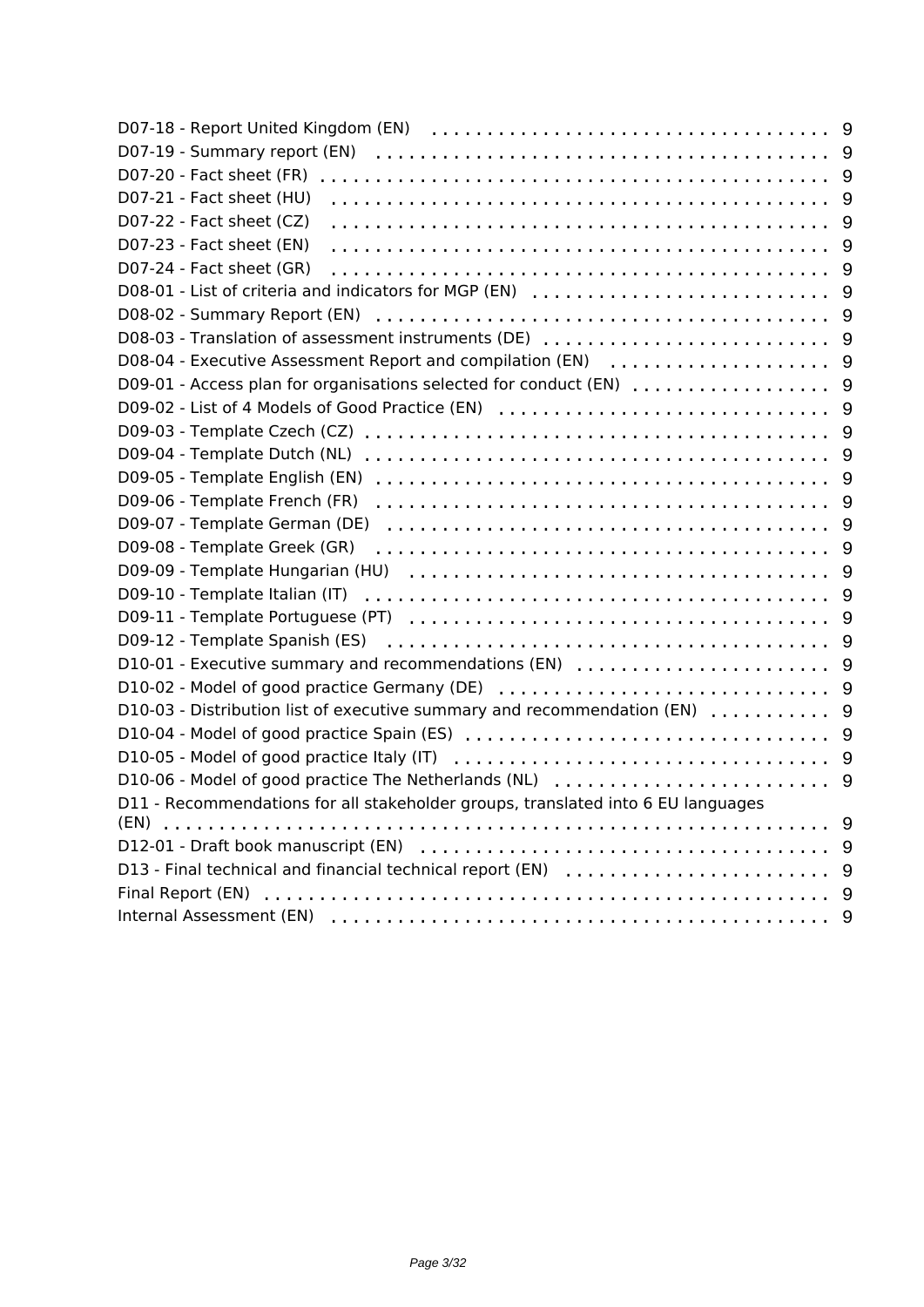# <span id="page-3-0"></span>*Health Care in NowHereland - Improving Services for Undocumented Migrants in the EU*

*JA2015 - GPSD [705038]*

 *START DATE: 01/01/2008*

 *END DATE: 01/01/2011*

 *DURATION: 36 month(s)*

 *CURRENT STATUS: Finalised*

 *PROGRAMME TITLE: First Programme of Community action in the field of public health (2003-2008)* 

 *PROGRAMME PRIORITY: -*

 *CALL: Health Determinants (Hd 2006)*

 *TOPIC: Public health actions to address wider determinants of health: Social determinants of health. Environmental determinants of health*

 *EC CONTRIBUTION: 499995 EUR*

 *KEYWORDS: Accessibility, Collection of Best Practices, Disadvantaged Groups, Health system, Patients rights* 

 *PORTFOLIO: Migration, Social determinants and health inequalities*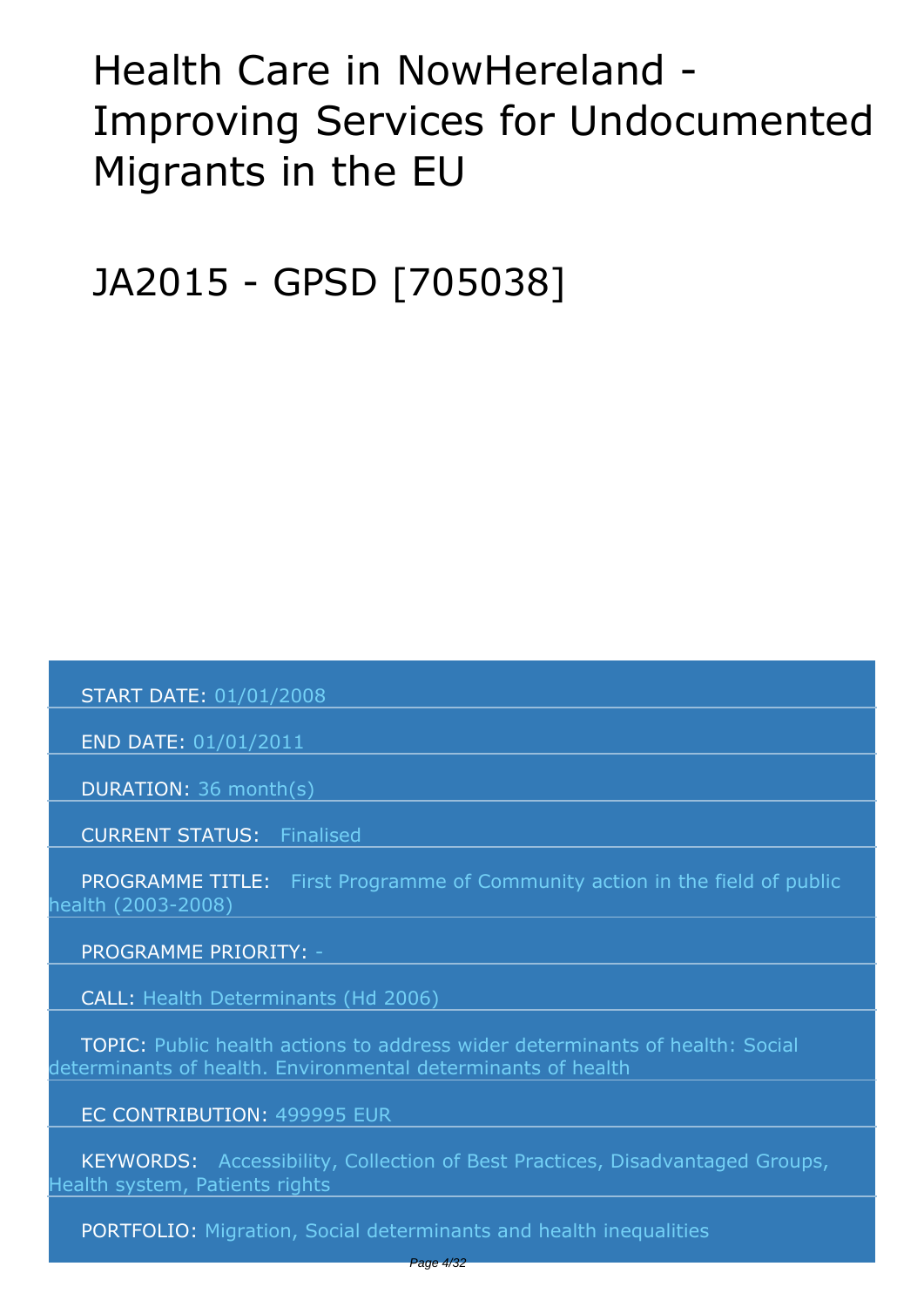#### <span id="page-4-0"></span>*General objectives*

*The project aims at improving the level of health protection for the people of Europe by addressing migrants' and immigrants' access, quality and appropriateness of health and social services as important wider determinants for health, focusing on healthcare services for undocumented migrants (UDMs) as an especially vulnerable group, an increasing public health risk and a group providing difficulties for healthcare providers and health policy.*

#### *Strategic relevance and contribution to the public health programme*

*Undocumented migrants (UDMs), estimated to cover up to 15 % of all migrants in the EU, are a relevant and complex challenge for European public health and healthcare. UDMs are vulnerable groups with high health risks also threatening public health (HIV, TBC, etc.). Service provision for UDMs is precarious due to, for example, late contact, language, no entitlement, uncertain legal/financial frameworks. Health policy has to deal with contradictory aims and criteria from public health, human rights, security and law enforcement policies.*

#### *Methods and means*

*The project uses different methods aiming to achieve the objectives at the levels of policy, providers, clients and for integration of the three perspectives: public health policies: secondary analysis of documents and scientific literature and expert interviews;*

*providers: group discussion and consensus conferences of practice experts, scientific/evaluation experts, and migrant representatives/advocacy groups; assessment of practice models following a stakeholder approach using document analysis, questionnaires, interviews and site visits;*

*UDMs: telephone interviews with advocacy groups, semi-structured interviews with UDMs including a short, structured questionnaire.*

#### *Expected outcomes period*

*Results will create a knowledge base for providing, exchanging and developing good practice and contribute to a more pragmatic perspective in a so far largely ideological based debate on UDMs in the EU. In addition and complementary to other EU initiatives, it will put a focus on this specific migrant group of UDMs that find themselves in a specific situation and that pose a specific challenge to EU policies and healthcare organisations.*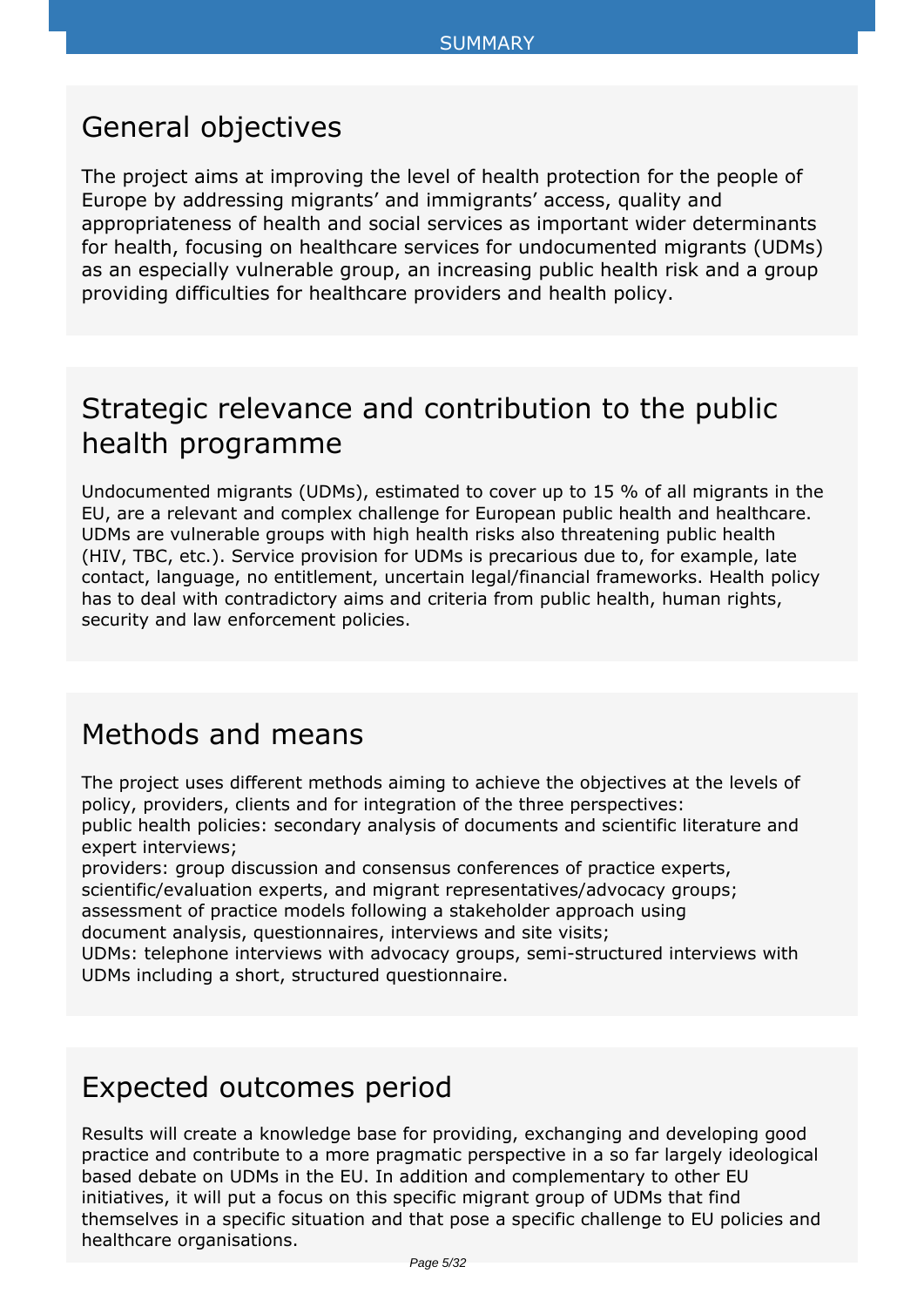*By setting up an international network of experts, country reports of 27 EU Member States will be produced, which will be complemented with the EU landscapes presenting the results of the policy documentation and the country reports. 115 Health determinants*

*Database on contextualised practices of healthcare for UDMs, to be able to make the knowledge of the models of practice accessible.*

*Models of good practice will be selected and assessed. As a result a compilation of success stories in relation to given legal frameworks and UDM needs will be published.*

*The results of the in-depth interviews with the UDMs containing their perspectives will be published in a scientific article.*

*Fact sheets, translated into six EU languages, will include EU landscapes, models of good practice and UDM views, thus offering the possibility of a broad dissemination. A book will be published which combines the results of the findings on policy, at the provider and client level.*

*An assessment tool, a tool for assessing models of good practice will be developed. Existing indicators (ECHI, OECD quality indicators) will be taken into consideration. A manual for conduct of the assessment will be developed.*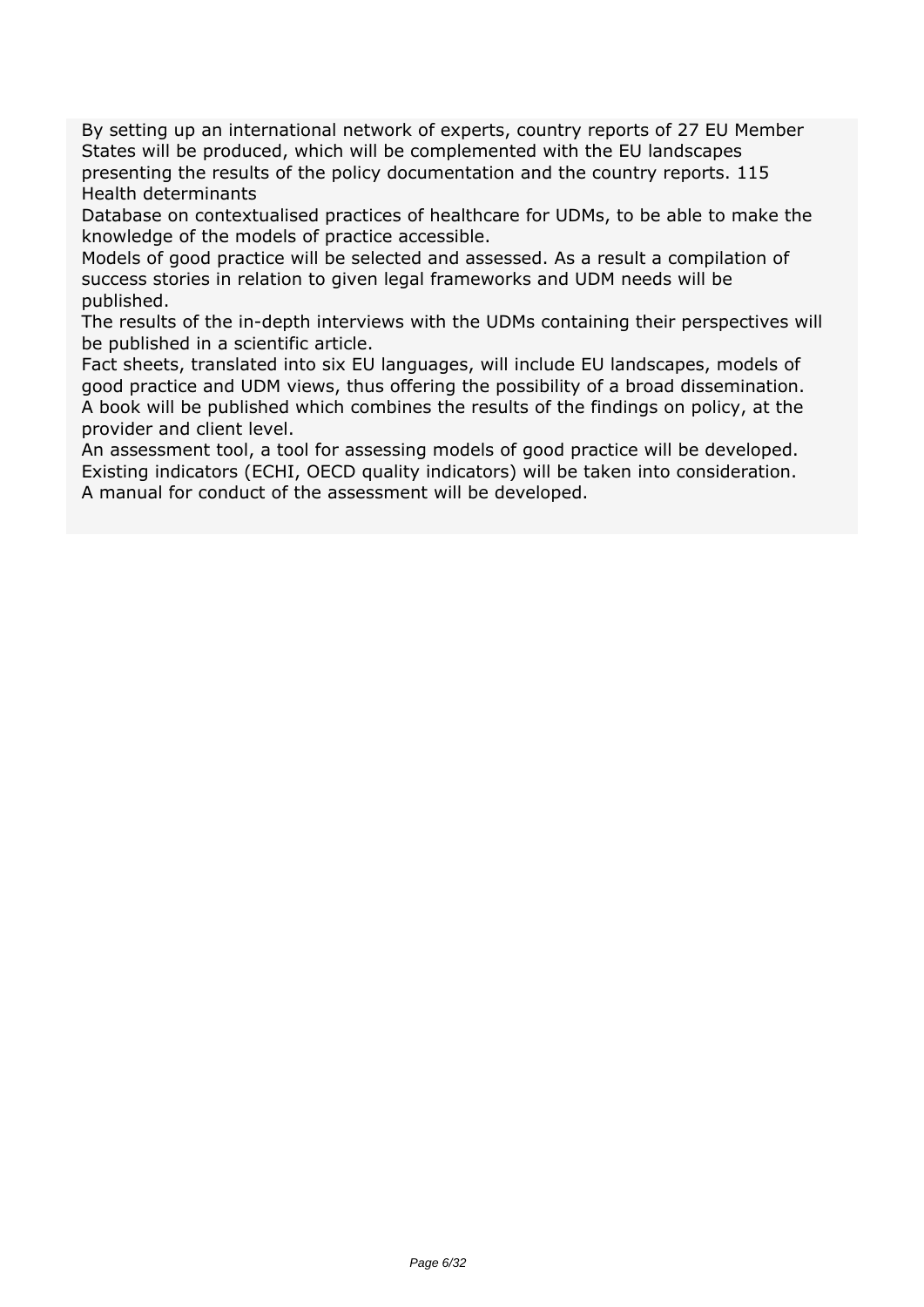#### *COORDINATOR, LEADER CONTACT AND PARTNERS*

#### <span id="page-6-0"></span>*COORDINATOR*

*Ludwig Boltzmann Gesellschaft - LBIMGS (Ludwig Boltzmann Gesellschaft - LBIMGS) Rooseveltplatz 2 1090 Wien Austria*

#### *PARTNERS*



*University of Brighton Street: City:*

*Country: United Kingdom* 



*International centre for migration policy development ICMPD Street: City:*

*Country: Austria* 



*Malmo Institute for Studies of Migration Street: Gibraltargatan 2 City: 20506 Malmo*

*Country: Sweden* 

*Azienda Unità Sanitaria Locale di Reggio Emilia Street: City:*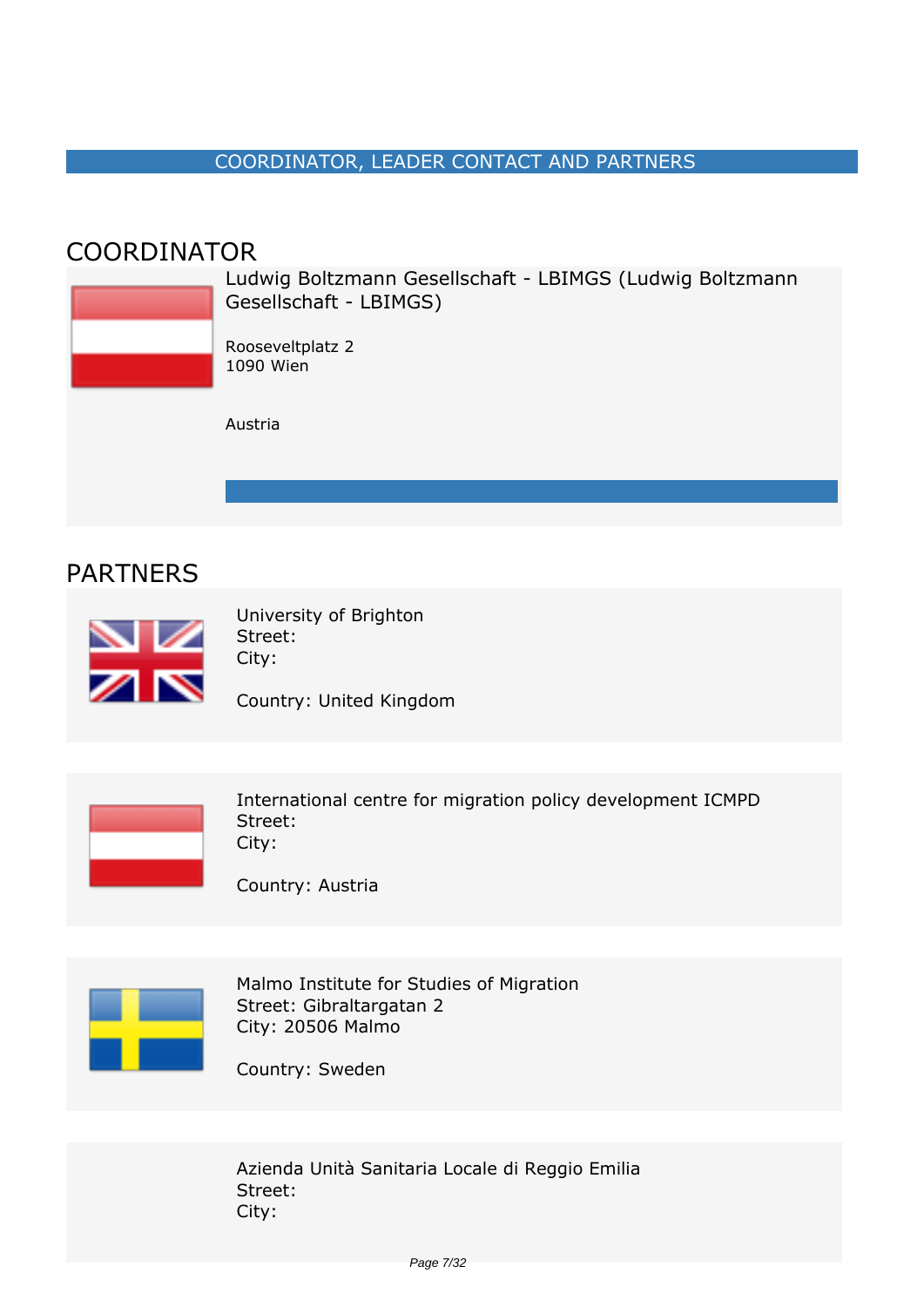



*Centro de investigacao e estudos de sociologia CRL Street: City:*

*Country: Portugal* 



*Platform for International Cooperation on Undocumented Migrants Street: City:*

*Country: Belgium*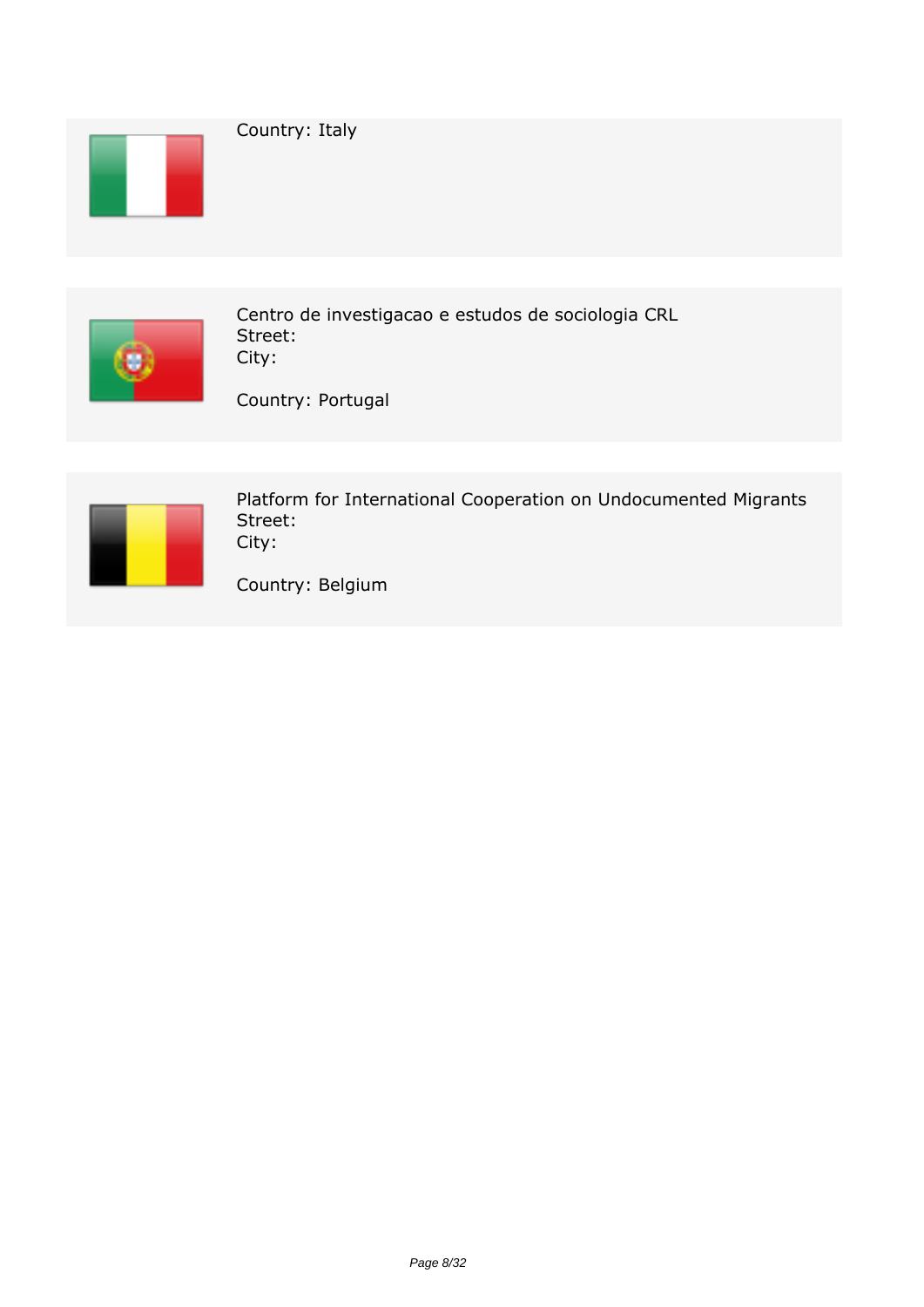#### *OUTPUTS*

#### <span id="page-8-0"></span>*Book NowHerecare (EN)*

*Ludwig Boltzmann Gesellschaft - LBIMGS Health Care in NowHereland - Improving Services for Undocumented Migrants in the EU (Nowherecare) Published on: 01/01/2008*

## *D01 - Website for information and porvision of project porducts (EN)*

*Ludwig Boltzmann Gesellschaft - LBIMGS Health Care in NowHereland - Improving Services for Undocumented Migrants in the EU (Nowherecare) Published on: 01/01/2008* <http://www.nowhereland.info>

## *D02 - Draft Database on health care services/pratices available for UDM in EU (EN)*

*Ludwig Boltzmann Gesellschaft - LBIMGS Health Care in NowHereland - Improving Services for Undocumented Migrants in the EU (Nowherecare) Published on: 01/01/2008* http://www.nowhereland.info/?i\_ca\_id=416

#### *D03 - First technical and financial interim report (EN)*

*Ludwig Boltzmann Gesellschaft - LBIMGS Health Care in NowHereland - Improving Services for Undocumented Migrants in the EU (Nowherecare) Published on: 01/01/2008*

#### *D04 - Database on health care*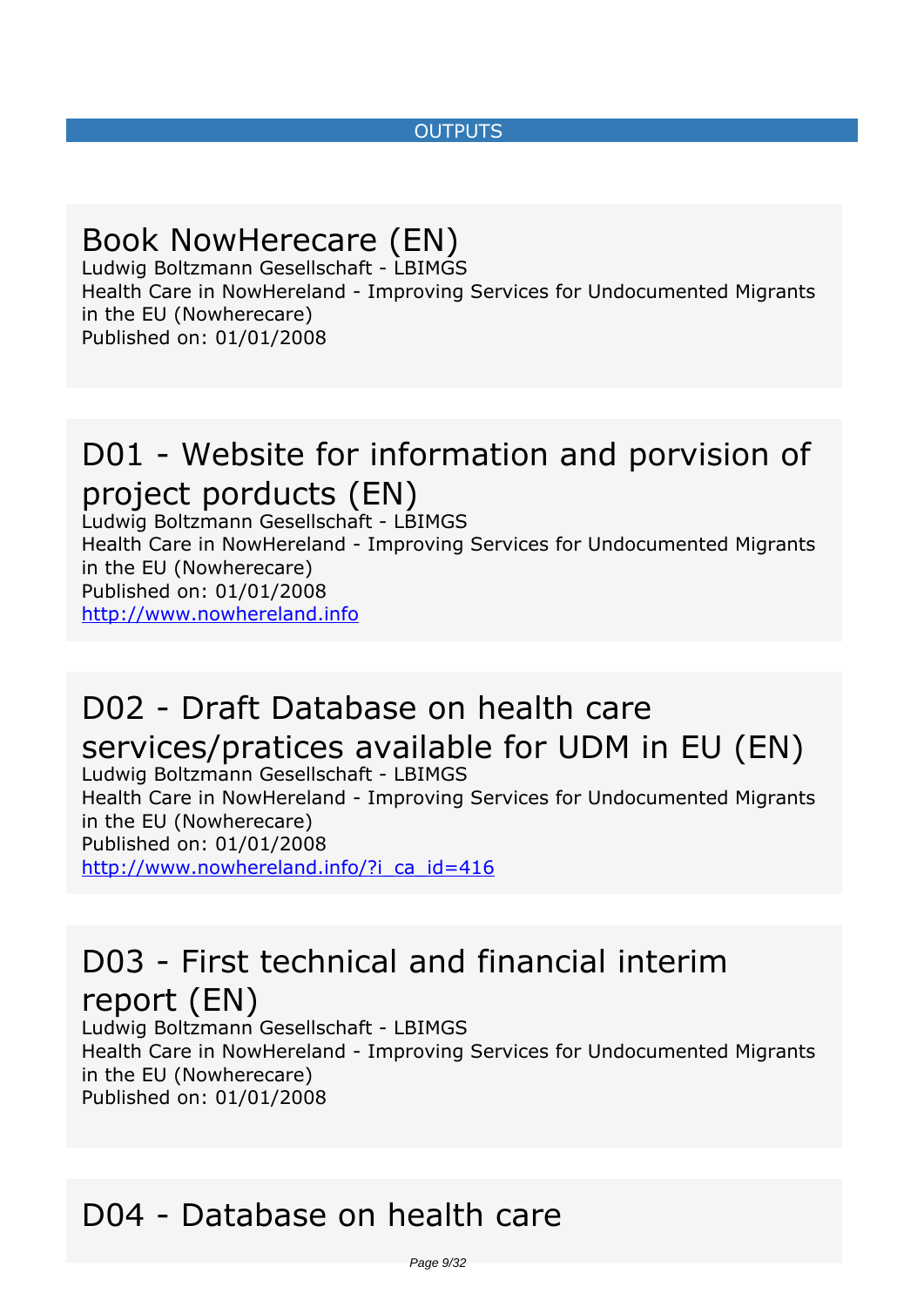#### *services/pratices available for UDM in EU*

*Ludwig Boltzmann Gesellschaft - LBIMGS Health Care in NowHereland - Improving Services for Undocumented Migrants in the EU (Nowherecare) Published on: 01/01/2008* http://www.nowhereland.info/?i\_ca\_id=416

#### *D05 - Second technical and financial interim report (EN)*

*Ludwig Boltzmann Gesellschaft - LBIMGS Health Care in NowHereland - Improving Services for Undocumented Migrants in the EU (Nowherecare) Published on: 01/01/2008*

# *D06-01 - Policy matrix rationale (EN)*

*Ludwig Boltzmann Gesellschaft - LBIMGS Health Care in NowHereland - Improving Services for Undocumented Migrants in the EU (Nowherecare) Published on: 01/01/2008*

#### *D06-02 - Policy matrix reference guide Austria (EN)*

*Ludwig Boltzmann Gesellschaft - LBIMGS Health Care in NowHereland - Improving Services for Undocumented Migrants in the EU (Nowherecare) Published on: 01/01/2008*

## *D06-03 - Policy matrix reference guide Belgium (EN)*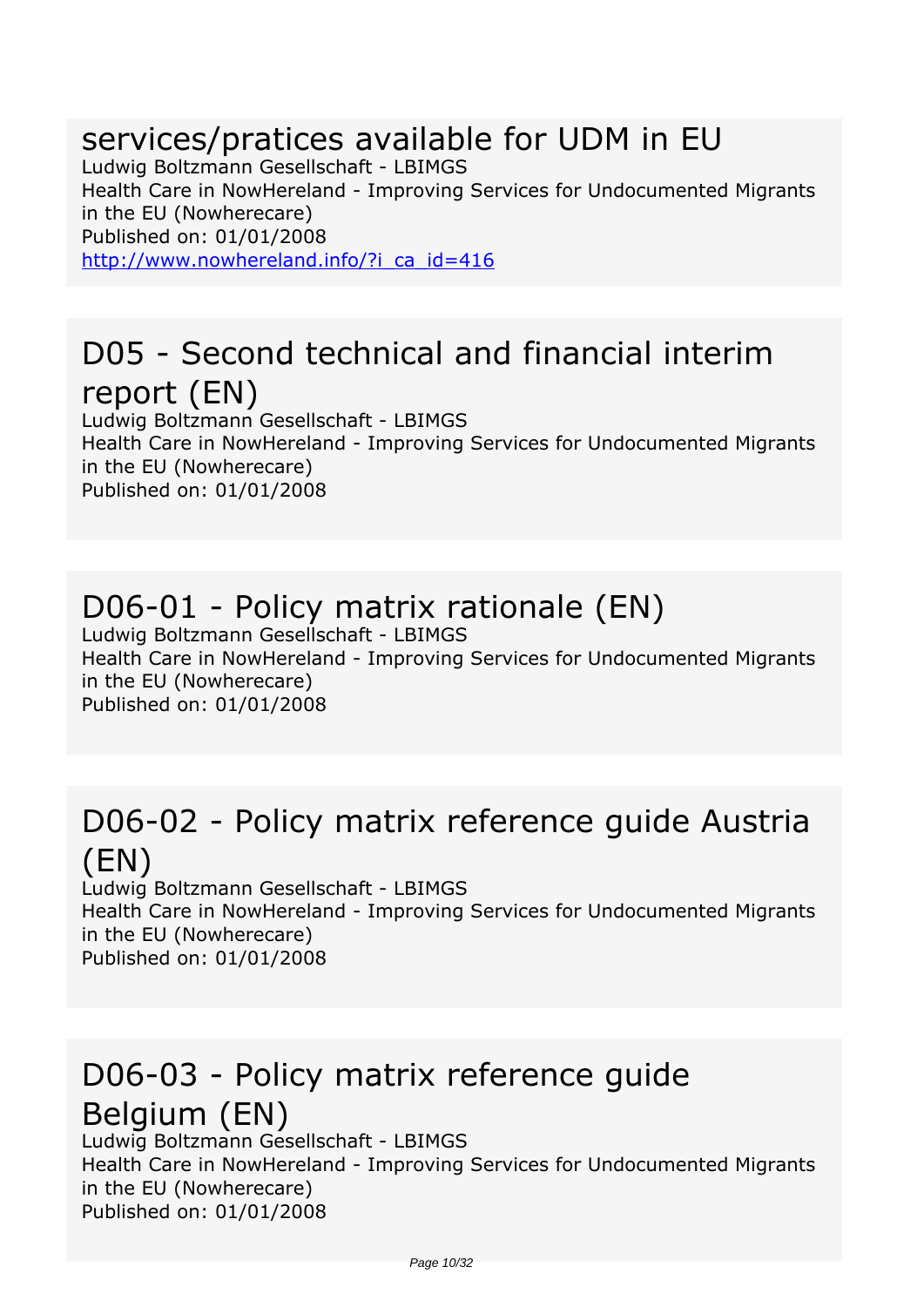## *D06-04 - Policy matrix reference guide Bulgaria (EN)*

*Ludwig Boltzmann Gesellschaft - LBIMGS*

*Health Care in NowHereland - Improving Services for Undocumented Migrants in the EU (Nowherecare)*

*Published on: 01/01/2008*

#### *D06-05 - Policy matrix reference guide Cyprus (EN)*

*Ludwig Boltzmann Gesellschaft - LBIMGS Health Care in NowHereland - Improving Services for Undocumented Migrants in the EU (Nowherecare) Published on: 01/01/2008*

#### *D06-06 - Policy matrix reference guide Czech Republic (EN)*

*Ludwig Boltzmann Gesellschaft - LBIMGS Health Care in NowHereland - Improving Services for Undocumented Migrants in the EU (Nowherecare) Published on: 01/01/2008*

## *D06-07 - Policy matrix reference guide Denmark (EN)*

*Ludwig Boltzmann Gesellschaft - LBIMGS Health Care in NowHereland - Improving Services for Undocumented Migrants in the EU (Nowherecare) Published on: 01/01/2008*

## *D06-08 - Policy matrix reference guide Estonia (EN)*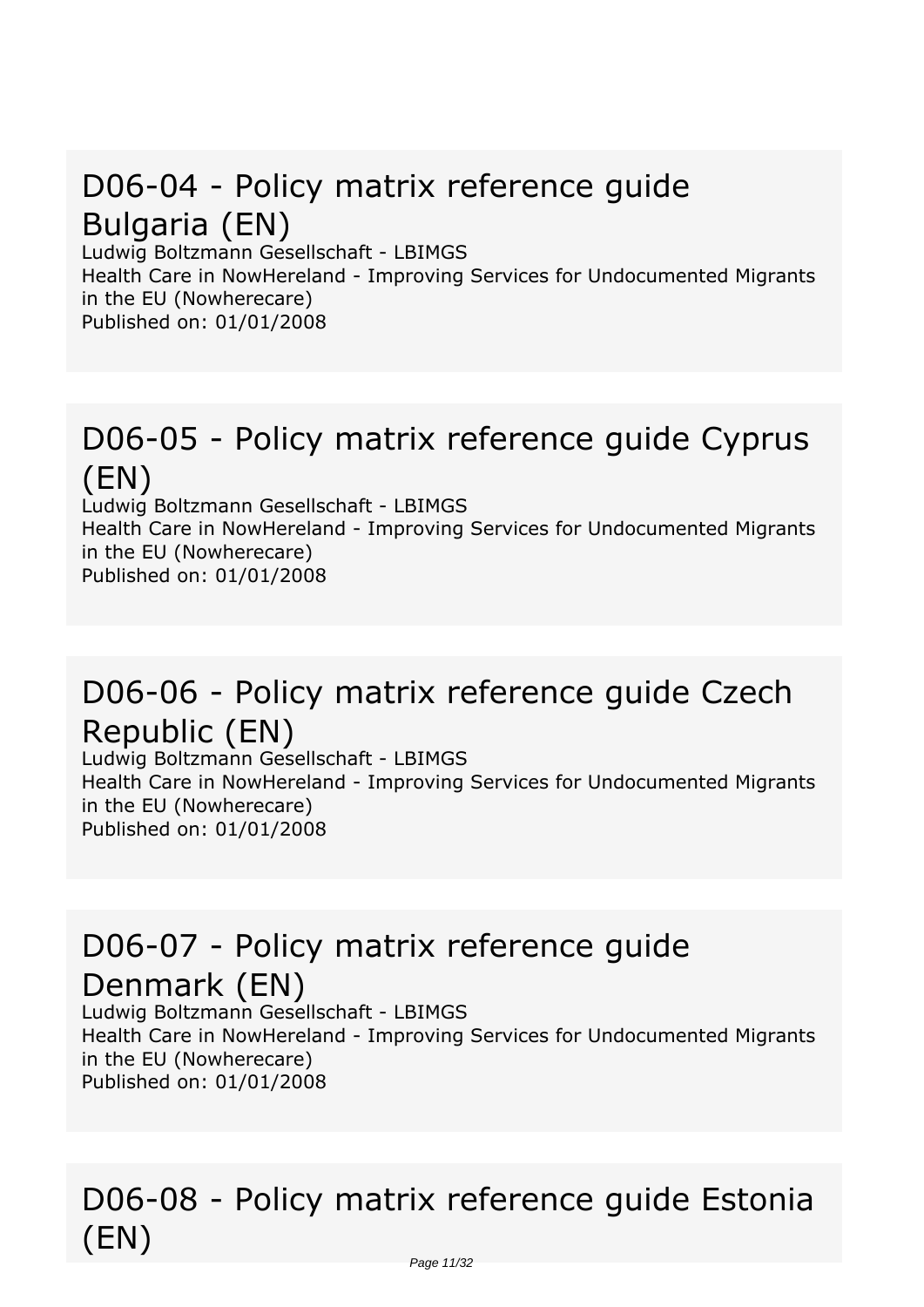*Ludwig Boltzmann Gesellschaft - LBIMGS Health Care in NowHereland - Improving Services for Undocumented Migrants in the EU (Nowherecare) Published on: 01/01/2008*

## *D06-09 - Policy matrix reference guide Finland (EN)*

*Ludwig Boltzmann Gesellschaft - LBIMGS Health Care in NowHereland - Improving Services for Undocumented Migrants in the EU (Nowherecare) Published on: 01/01/2008*

## *D06-10 - Policy matrix reference guide France (EN)*

*Ludwig Boltzmann Gesellschaft - LBIMGS Health Care in NowHereland - Improving Services for Undocumented Migrants in the EU (Nowherecare) Published on: 01/01/2008*

#### *D06-11 - Policy matrix reference guide Germany (EN)*

*Ludwig Boltzmann Gesellschaft - LBIMGS Health Care in NowHereland - Improving Services for Undocumented Migrants in the EU (Nowherecare) Published on: 01/01/2008*

#### *D06-12 - Policy matrix reference guide Greece (EN)*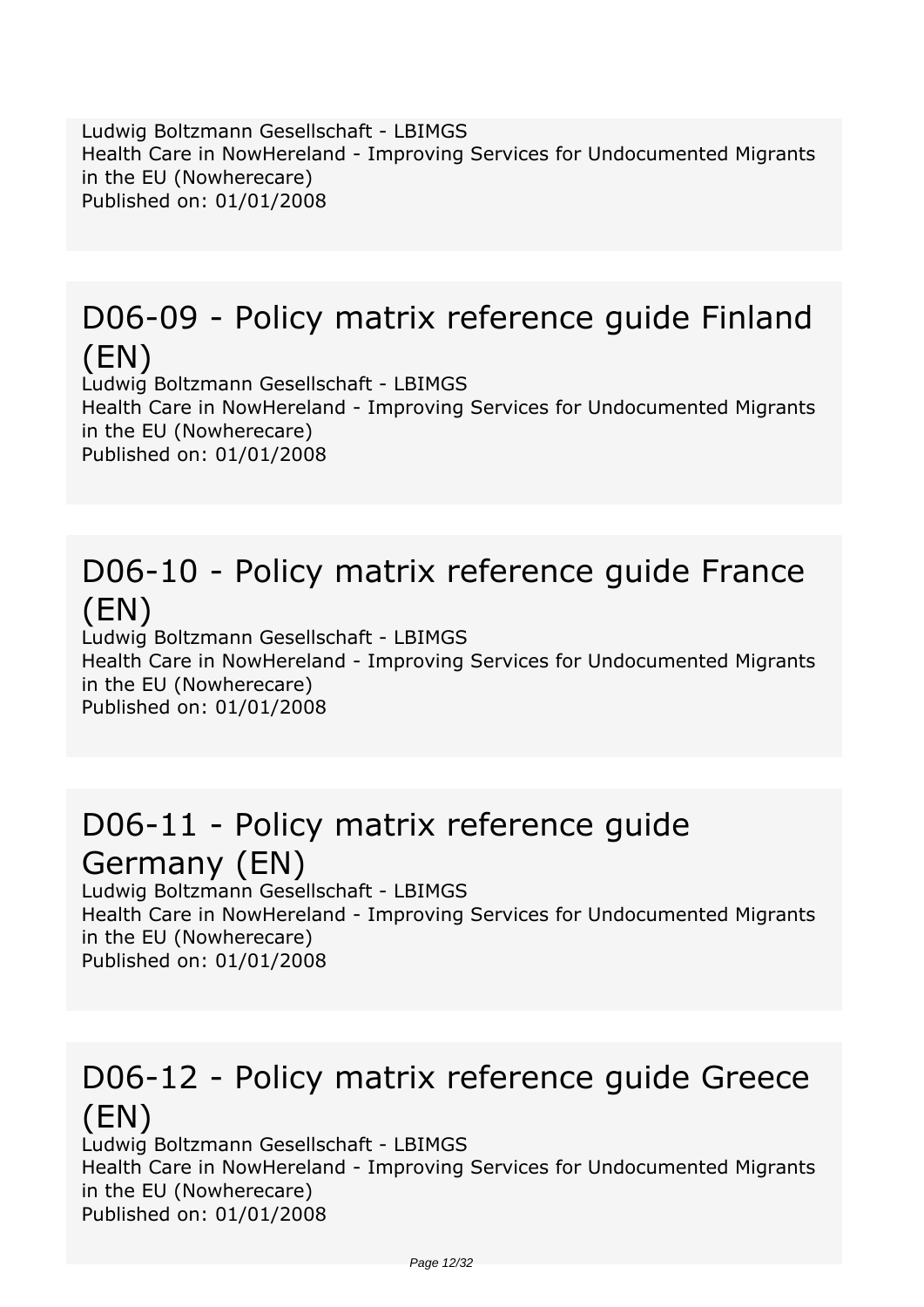# *D06-13 - Policy matrix reference guide Hungary (EN)*

*Ludwig Boltzmann Gesellschaft - LBIMGS Health Care in NowHereland - Improving Services for Undocumented Migrants in the EU (Nowherecare)*

*Published on: 01/01/2008*

#### *D06-14 - Policy matrix reference guide Ireland (EN)*

*Ludwig Boltzmann Gesellschaft - LBIMGS Health Care in NowHereland - Improving Services for Undocumented Migrants in the EU (Nowherecare) Published on: 01/01/2008*

#### *D06-15 - Policy matrix reference guide Italy (EN)*

*Ludwig Boltzmann Gesellschaft - LBIMGS Health Care in NowHereland - Improving Services for Undocumented Migrants in the EU (Nowherecare) Published on: 01/01/2008*

## *D06-16 - Policy matrix reference guide Latvia (EN)*

*Ludwig Boltzmann Gesellschaft - LBIMGS Health Care in NowHereland - Improving Services for Undocumented Migrants in the EU (Nowherecare) Published on: 01/01/2008*

## *D06-17 - Policy matrix reference guide Lithuania (EN)*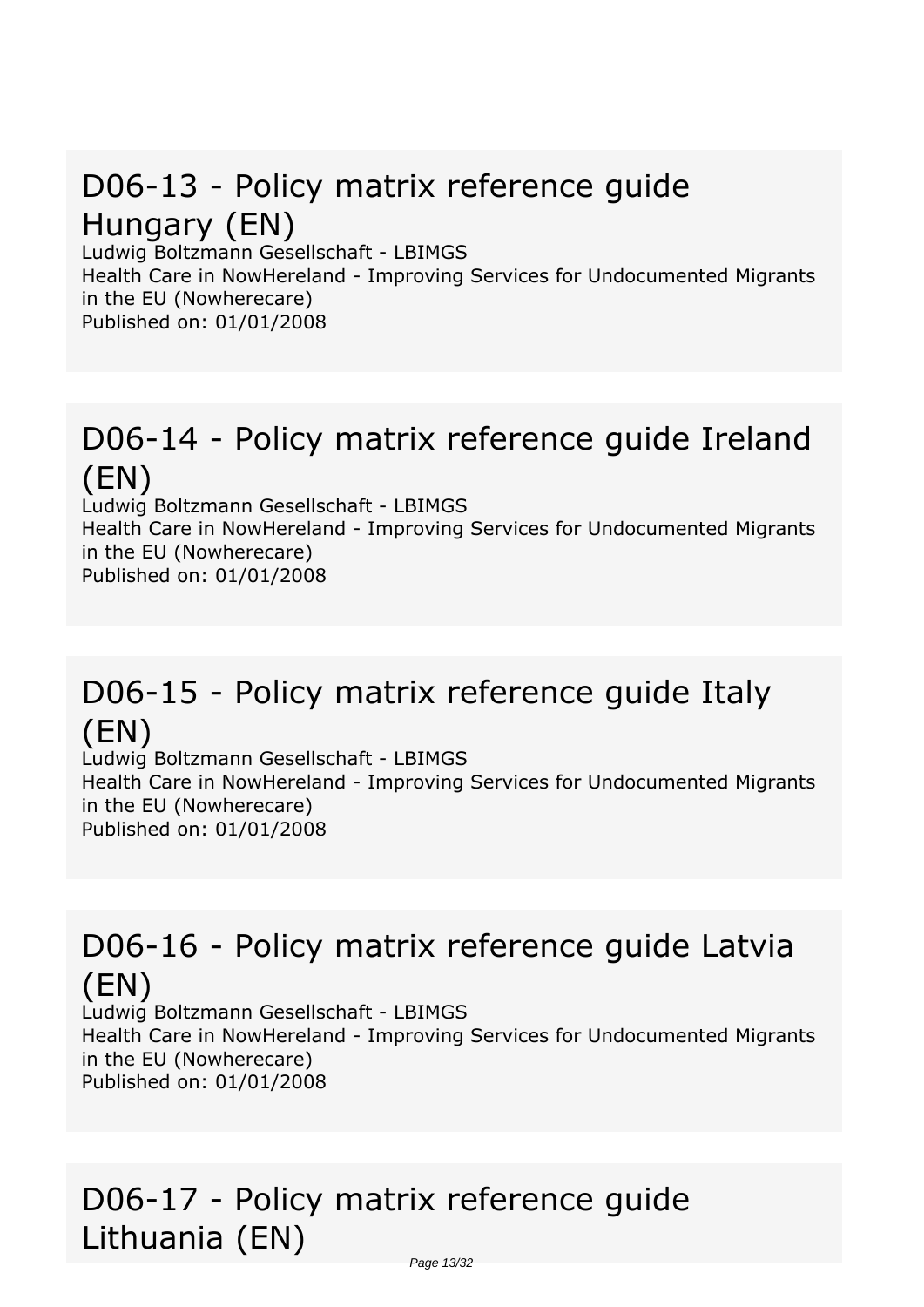*Ludwig Boltzmann Gesellschaft - LBIMGS Health Care in NowHereland - Improving Services for Undocumented Migrants in the EU (Nowherecare) Published on: 01/01/2008*

#### *D06-18 - Policy matrix reference guide Luxembourg (EN)*

*Ludwig Boltzmann Gesellschaft - LBIMGS Health Care in NowHereland - Improving Services for Undocumented Migrants in the EU (Nowherecare) Published on: 01/01/2008*

## *D06-19 - Policy matrix reference guide Malta (EN)*

*Ludwig Boltzmann Gesellschaft - LBIMGS Health Care in NowHereland - Improving Services for Undocumented Migrants in the EU (Nowherecare) Published on: 01/01/2008*

#### *D06-20 - Policy matrix reference guide Norway (EN)*

*Ludwig Boltzmann Gesellschaft - LBIMGS Health Care in NowHereland - Improving Services for Undocumented Migrants in the EU (Nowherecare) Published on: 01/01/2008*

#### *D06-21 - Policy matrix reference guide Poland (EN)*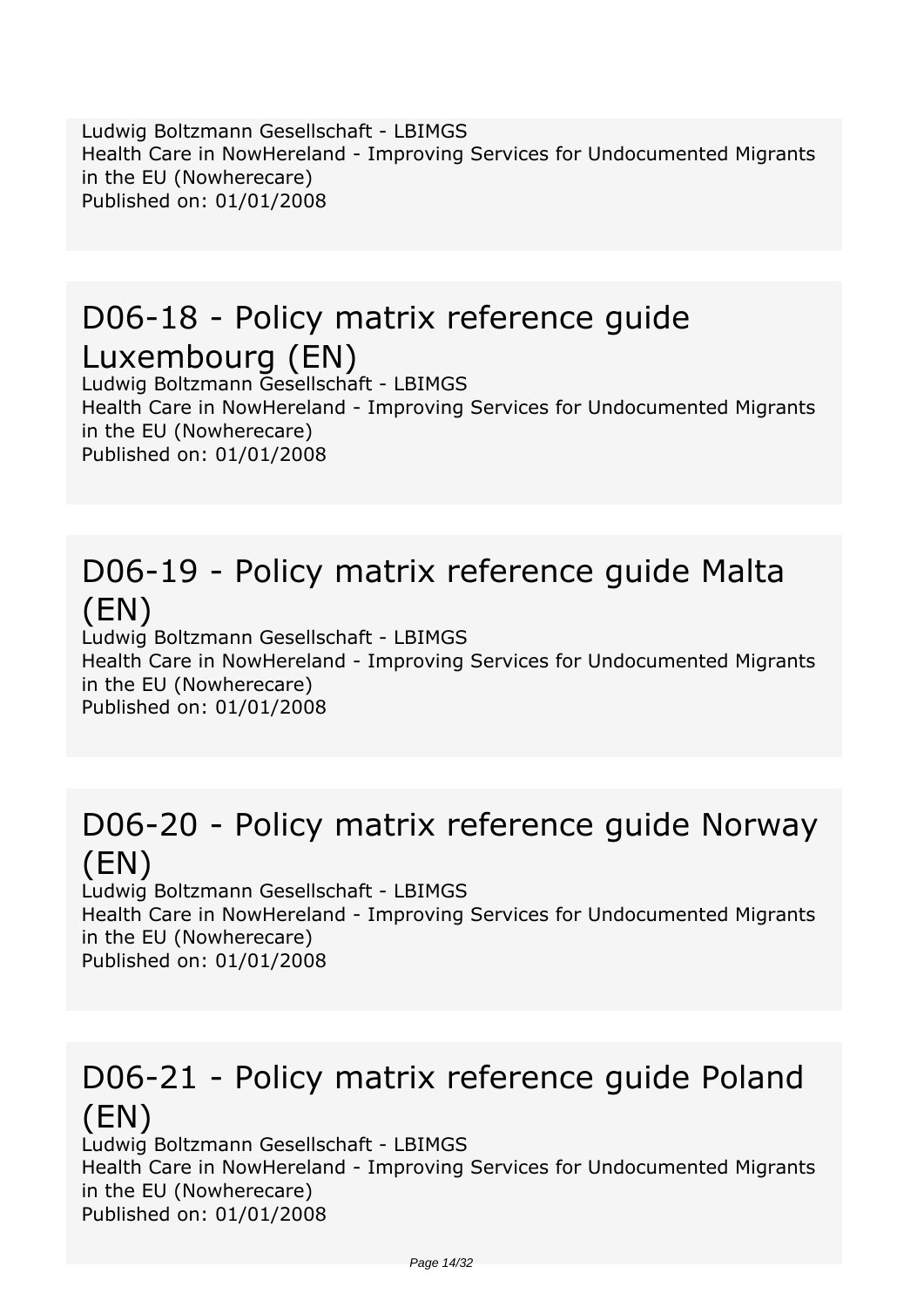## *D06-22 - Policy matrix reference guide Portugal (EN)*

*Ludwig Boltzmann Gesellschaft - LBIMGS Health Care in NowHereland - Improving Services for Undocumented Migrants in the EU (Nowherecare) Published on: 01/01/2008*

#### *D06-23 - Policy matrix reference guide Romania (EN)*

*Ludwig Boltzmann Gesellschaft - LBIMGS Health Care in NowHereland - Improving Services for Undocumented Migrants in the EU (Nowherecare) Published on: 01/01/2008*

## *D06-24 - Policy matrix reference guide Slovakia (EN)*

*Ludwig Boltzmann Gesellschaft - LBIMGS Health Care in NowHereland - Improving Services for Undocumented Migrants in the EU (Nowherecare) Published on: 01/01/2008*

# *D06-25 - Policy matrix reference guide Slovenia (EN)*

*Ludwig Boltzmann Gesellschaft - LBIMGS Health Care in NowHereland - Improving Services for Undocumented Migrants in the EU (Nowherecare) Published on: 01/01/2008*

## *D06-26 - Policy matrix reference guide Spain (EN)*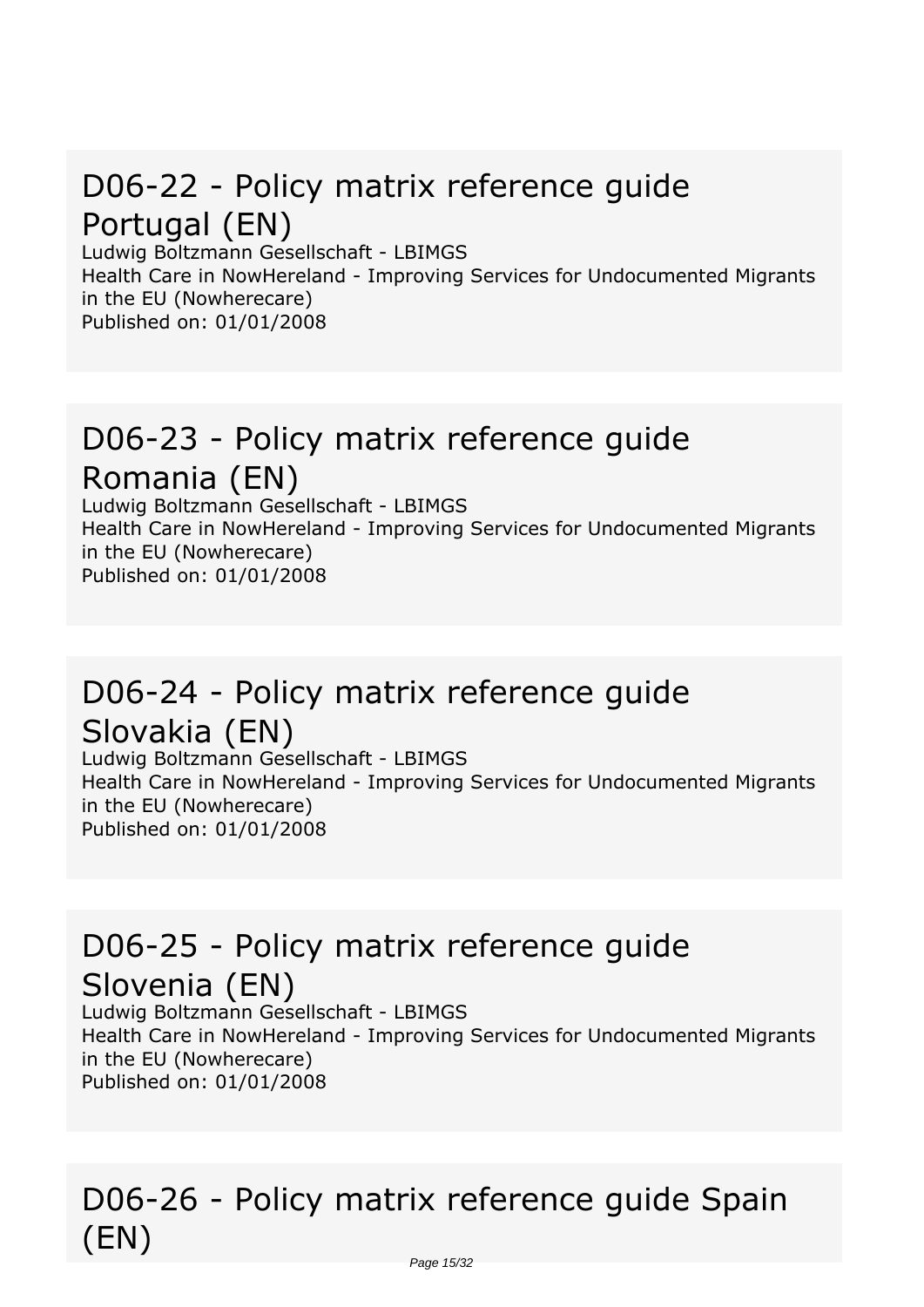*Ludwig Boltzmann Gesellschaft - LBIMGS Health Care in NowHereland - Improving Services for Undocumented Migrants in the EU (Nowherecare) Published on: 01/01/2008*

## *D06-27 - Policy matrix reference guide Sweden (EN)*

*Ludwig Boltzmann Gesellschaft - LBIMGS Health Care in NowHereland - Improving Services for Undocumented Migrants in the EU (Nowherecare) Published on: 01/01/2008*

## *D06-28 - Policy Matrix reference guide Switzerland (EN)*

*Ludwig Boltzmann Gesellschaft - LBIMGS Health Care in NowHereland - Improving Services for Undocumented Migrants in the EU (Nowherecare) Published on: 01/01/2008*

#### *D06-29 - Policy matrix reference guide the Netherlands (EN)*

*Ludwig Boltzmann Gesellschaft - LBIMGS Health Care in NowHereland - Improving Services for Undocumented Migrants in the EU (Nowherecare) Published on: 01/01/2008*

## *D06-30 - Policy matrix reference guide United Kingdom (EN)*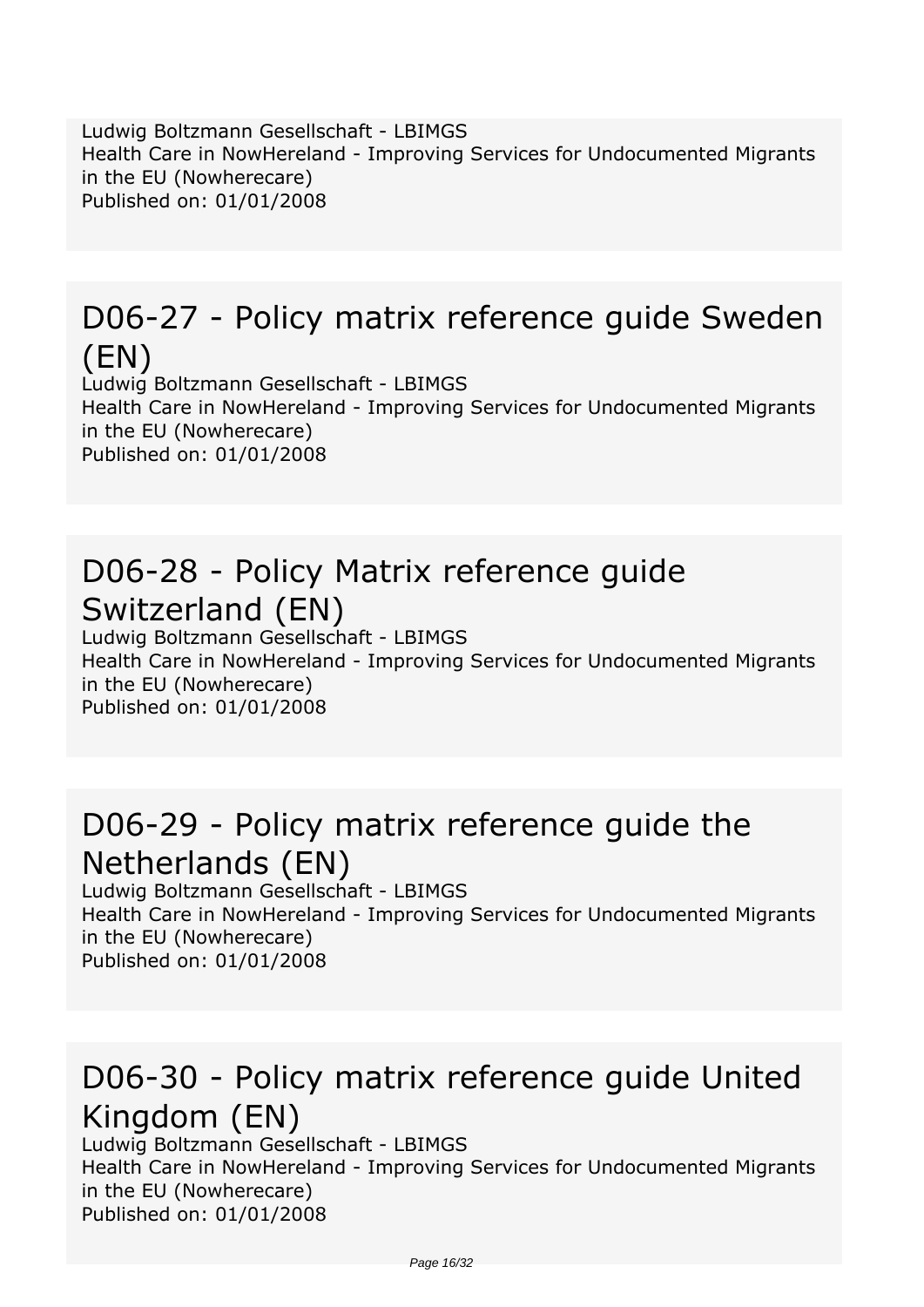## *D06-31 - Policy Matrix working steps and quality assurance (EN)*

*Ludwig Boltzmann Gesellschaft - LBIMGS*

*Health Care in NowHereland - Improving Services for Undocumented Migrants in the EU (Nowherecare) Published on: 01/01/2008*

#### *D06-32 - Report Austria (EN)*

*Ludwig Boltzmann Gesellschaft - LBIMGS Health Care in NowHereland - Improving Services for Undocumented Migrants in the EU (Nowherecare) Published on: 01/01/2008*

#### *D06-33 - Report Belgium (EN)*

*Ludwig Boltzmann Gesellschaft - LBIMGS Health Care in NowHereland - Improving Services for Undocumented Migrants in the EU (Nowherecare) Published on: 01/01/2008*

#### *D06-34 - Report Bulgaria (EN)*

*Ludwig Boltzmann Gesellschaft - LBIMGS Health Care in NowHereland - Improving Services for Undocumented Migrants in the EU (Nowherecare) Published on: 01/01/2008*

# *D06-35 - Report Cyprus (EN)*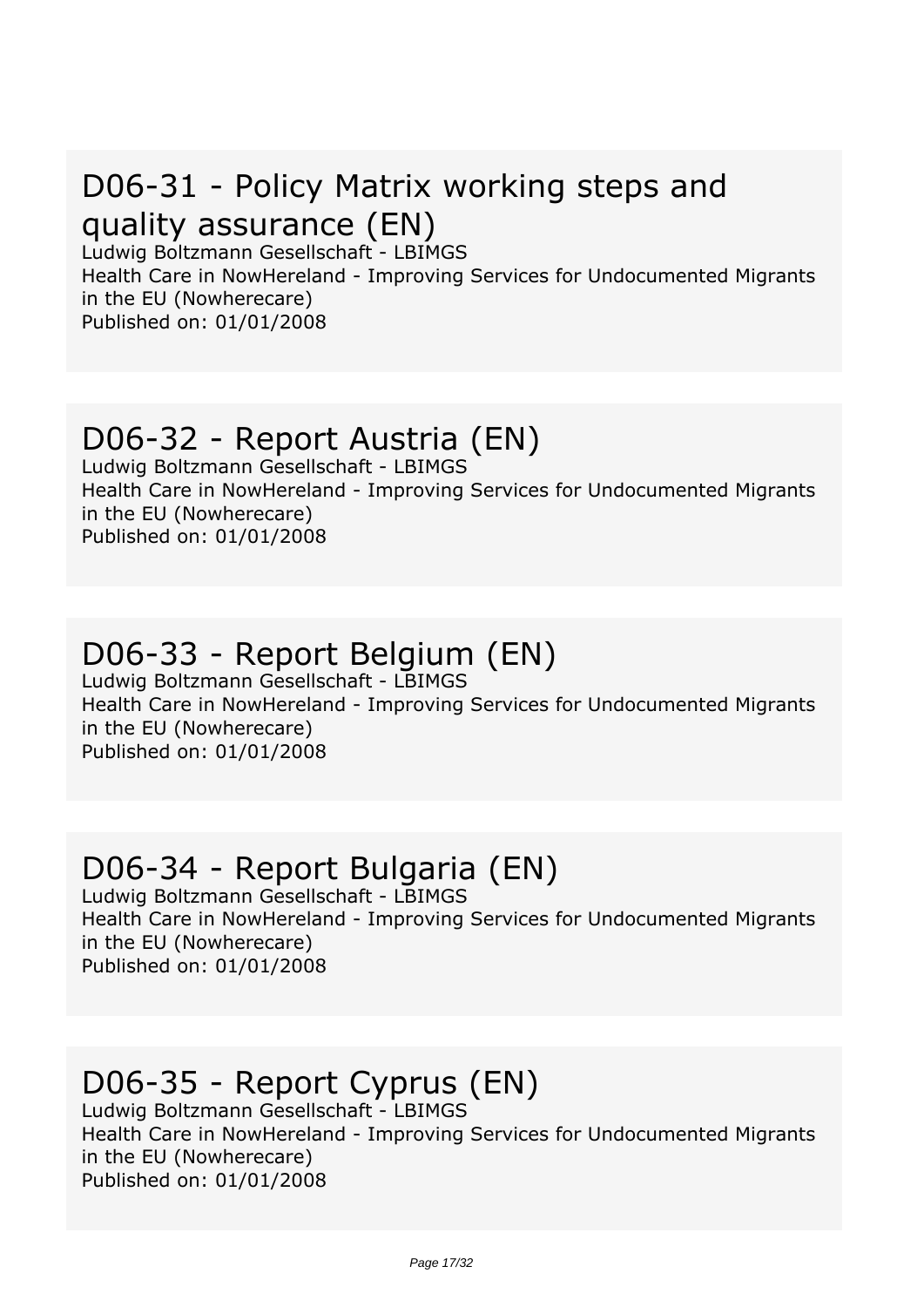## *D06-36 - Report Czech Republic (EN)*

*Ludwig Boltzmann Gesellschaft - LBIMGS Health Care in NowHereland - Improving Services for Undocumented Migrants in the EU (Nowherecare) Published on: 01/01/2008*

#### *D06-37 - Report Denmark (EN)*

*Ludwig Boltzmann Gesellschaft - LBIMGS Health Care in NowHereland - Improving Services for Undocumented Migrants in the EU (Nowherecare) Published on: 01/01/2008*

#### *D06-38 - Report Estonia (EN)*

*Ludwig Boltzmann Gesellschaft - LBIMGS Health Care in NowHereland - Improving Services for Undocumented Migrants in the EU (Nowherecare) Published on: 01/01/2008*

## *D06-39 - Report Finland (EN)*

*Ludwig Boltzmann Gesellschaft - LBIMGS Health Care in NowHereland - Improving Services for Undocumented Migrants in the EU (Nowherecare) Published on: 01/01/2008*

## *D06-40 - Report France (EN)*

*Ludwig Boltzmann Gesellschaft - LBIMGS Health Care in NowHereland - Improving Services for Undocumented Migrants in the EU (Nowherecare) Published on: 01/01/2008*

# *D06-41 - Report Germany (EN)*

Page 18/32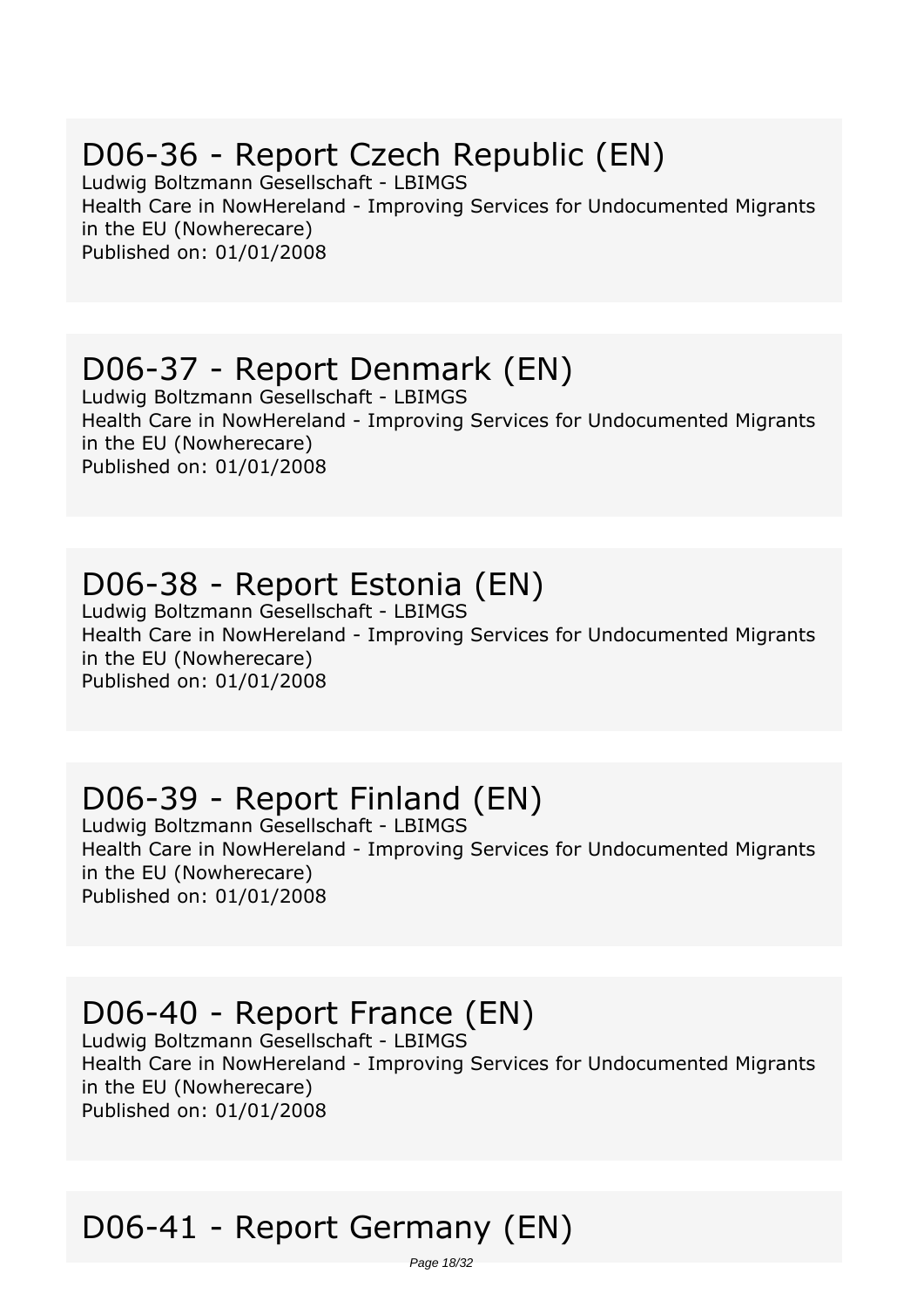*Ludwig Boltzmann Gesellschaft - LBIMGS Health Care in NowHereland - Improving Services for Undocumented Migrants in the EU (Nowherecare) Published on: 01/01/2008*

#### *D06-42 - Report Greece (EN)*

*Ludwig Boltzmann Gesellschaft - LBIMGS Health Care in NowHereland - Improving Services for Undocumented Migrants in the EU (Nowherecare) Published on: 01/01/2008*

## *D06-43 - Report Hungary (EN)*

*Ludwig Boltzmann Gesellschaft - LBIMGS Health Care in NowHereland - Improving Services for Undocumented Migrants in the EU (Nowherecare) Published on: 01/01/2008*

# *D06-44 - Report Ireland (EN)*

*Ludwig Boltzmann Gesellschaft - LBIMGS Health Care in NowHereland - Improving Services for Undocumented Migrants in the EU (Nowherecare) Published on: 01/01/2008*

# *D06-45 - Report Italy (EN)*

*Ludwig Boltzmann Gesellschaft - LBIMGS Health Care in NowHereland - Improving Services for Undocumented Migrants in the EU (Nowherecare) Published on: 01/01/2008*

# *D06-46 - Report Latvia (EN)*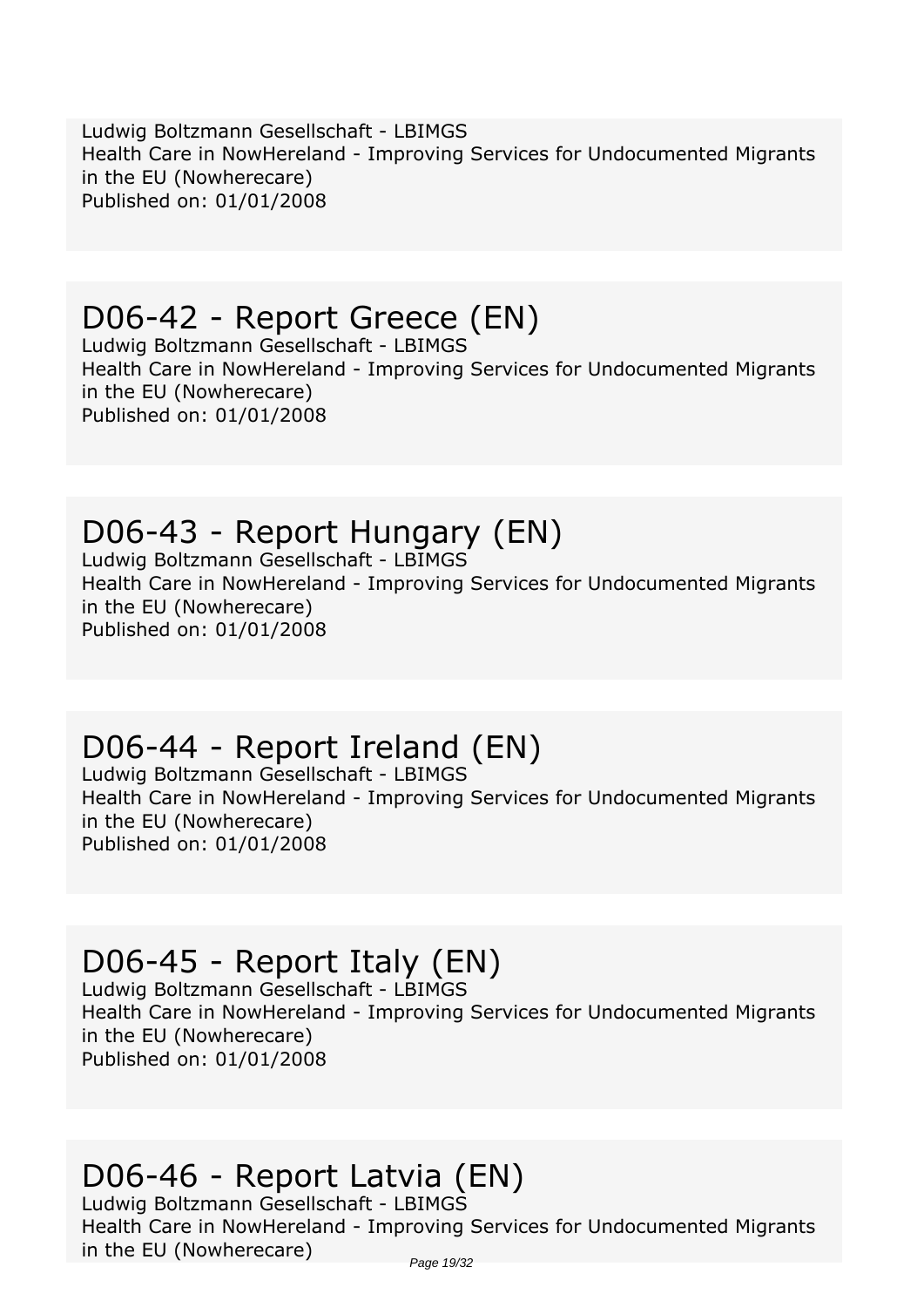#### *D06-47 - Report Lithuania (EN)*

*Ludwig Boltzmann Gesellschaft - LBIMGS Health Care in NowHereland - Improving Services for Undocumented Migrants in the EU (Nowherecare)*

*Published on: 01/01/2008*

#### *D06-48 - Report Luxembourg (EN)*

*Ludwig Boltzmann Gesellschaft - LBIMGS Health Care in NowHereland - Improving Services for Undocumented Migrants in the EU (Nowherecare) Published on: 01/01/2008*

#### *D06-49 - Report Malta (EN)*

*Ludwig Boltzmann Gesellschaft - LBIMGS Health Care in NowHereland - Improving Services for Undocumented Migrants in the EU (Nowherecare) Published on: 01/01/2008*

#### *D06-50 - Report Poland (EN)*

*Ludwig Boltzmann Gesellschaft - LBIMGS Health Care in NowHereland - Improving Services for Undocumented Migrants in the EU (Nowherecare) Published on: 01/01/2008*

## *D06-51 - Report Portugal (EN)*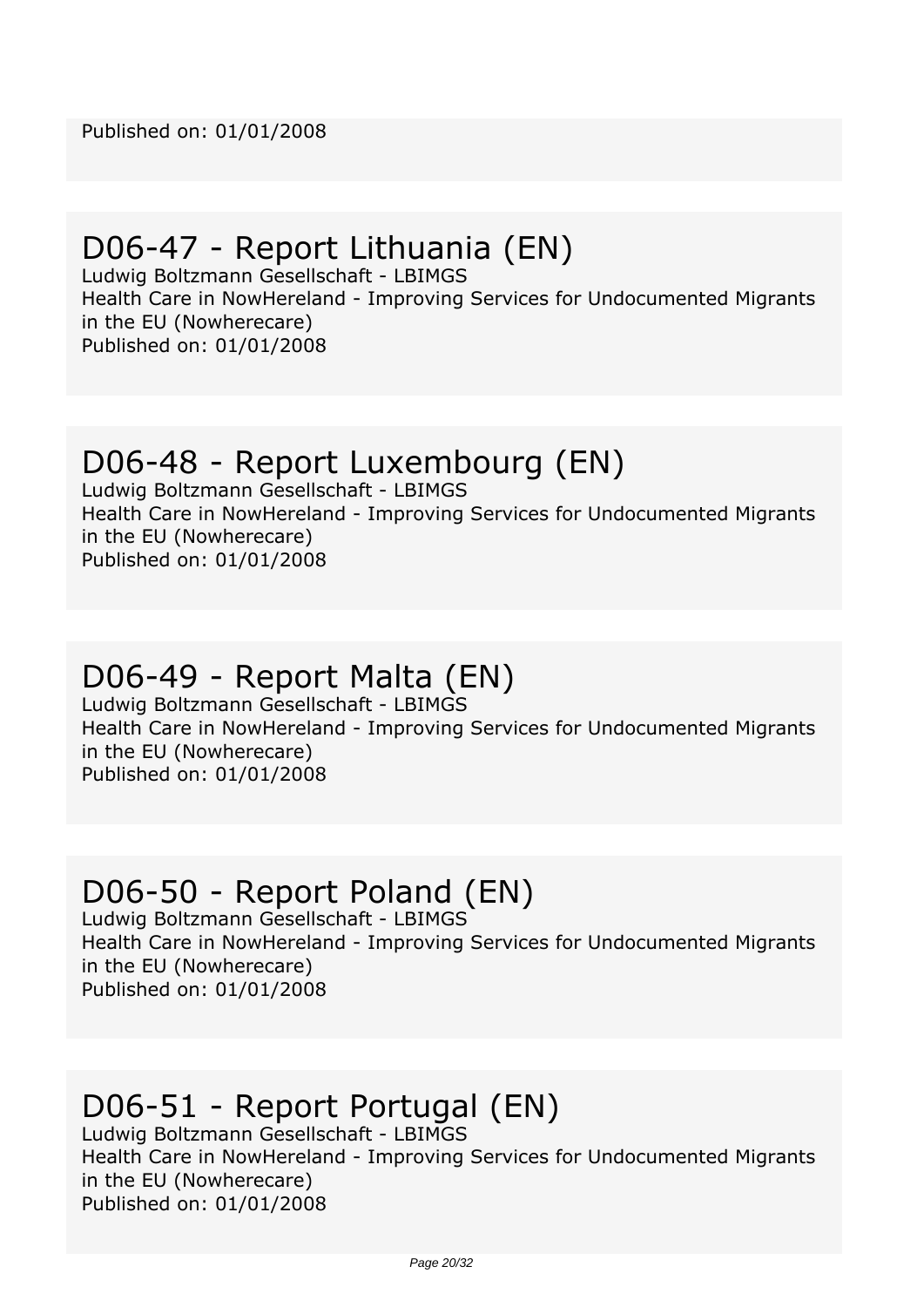## *D06-52 - Report Romania (EN)*

*Ludwig Boltzmann Gesellschaft - LBIMGS Health Care in NowHereland - Improving Services for Undocumented Migrants in the EU (Nowherecare) Published on: 01/01/2008*

#### *D06-53 - Report Slovac Republic (EN)*

*Ludwig Boltzmann Gesellschaft - LBIMGS Health Care in NowHereland - Improving Services for Undocumented Migrants in the EU (Nowherecare) Published on: 01/01/2008*

#### *D06-54 - Report Slovenia (EN)*

*Ludwig Boltzmann Gesellschaft - LBIMGS Health Care in NowHereland - Improving Services for Undocumented Migrants in the EU (Nowherecare) Published on: 01/01/2008*

# *D06-55 - Report Spain (EN)*

*Ludwig Boltzmann Gesellschaft - LBIMGS Health Care in NowHereland - Improving Services for Undocumented Migrants in the EU (Nowherecare) Published on: 01/01/2008*

## *D06-56 - Report Sweden (EN)*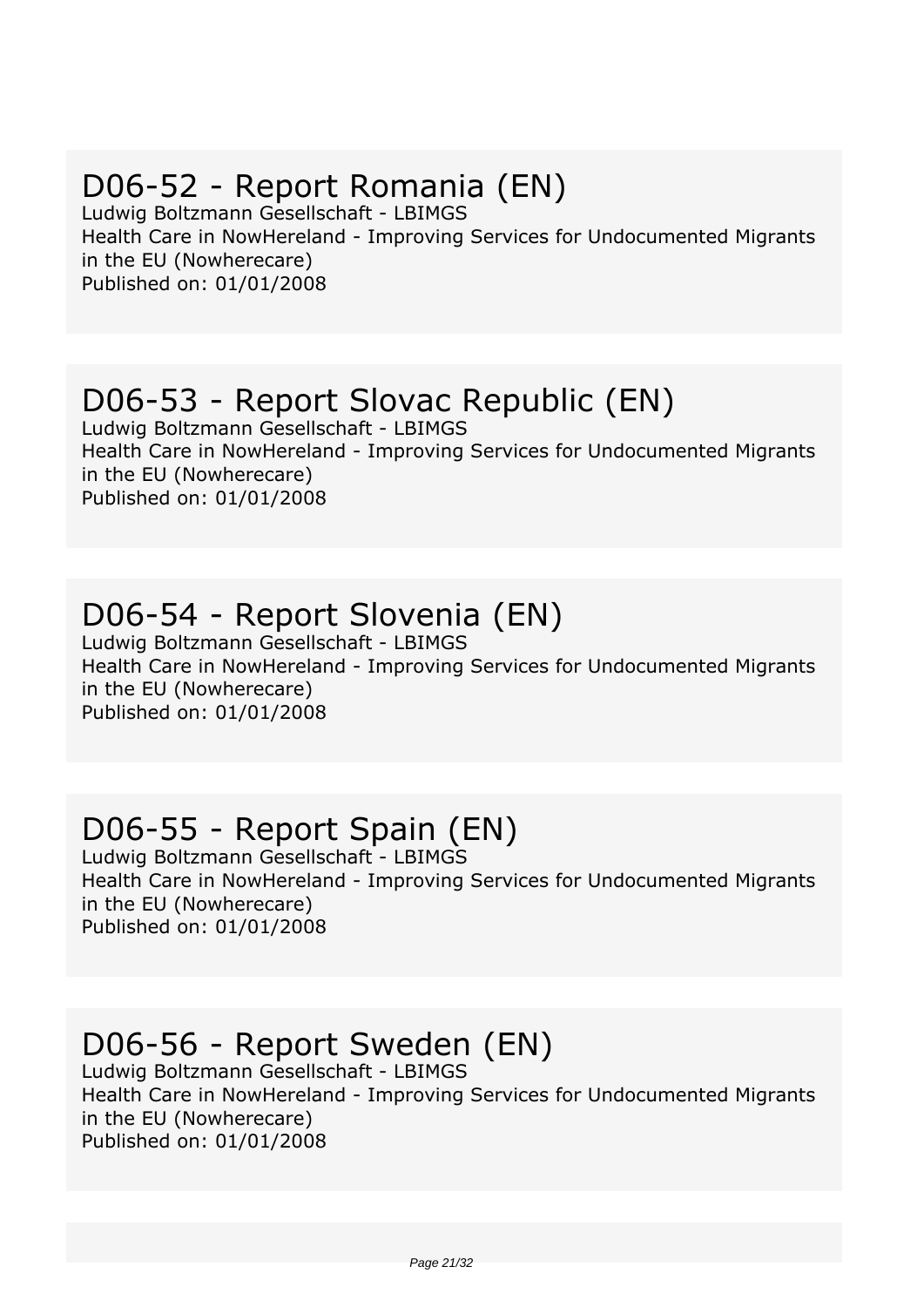## *D06-57 - Report the Netherlands (EN)*

*Ludwig Boltzmann Gesellschaft - LBIMGS Health Care in NowHereland - Improving Services for Undocumented Migrants in the EU (Nowherecare) Published on: 01/01/2008*

#### *D06-58 - Report United Kingdom (EN)*

*Ludwig Boltzmann Gesellschaft - LBIMGS Health Care in NowHereland - Improving Services for Undocumented Migrants in the EU (Nowherecare) Published on: 01/01/2008*

#### *D06-59 - Summary report (EN)*

*Ludwig Boltzmann Gesellschaft - LBIMGS Health Care in NowHereland - Improving Services for Undocumented Migrants in the EU (Nowherecare) Published on: 01/01/2008*

## *D07-01 - Interview Guideline (EN)*

*Ludwig Boltzmann Gesellschaft - LBIMGS Health Care in NowHereland - Improving Services for Undocumented Migrants in the EU (Nowherecare) Published on: 01/01/2008*

## *D07-02 - Report Austria (EN)*

*Ludwig Boltzmann Gesellschaft - LBIMGS Health Care in NowHereland - Improving Services for Undocumented Migrants in the EU (Nowherecare) Published on: 01/01/2008*

## *D07-03 - Report Belgium (EN)*

*Ludwig Boltzmann Gesellschaft - LBIMGS*

Page 22/32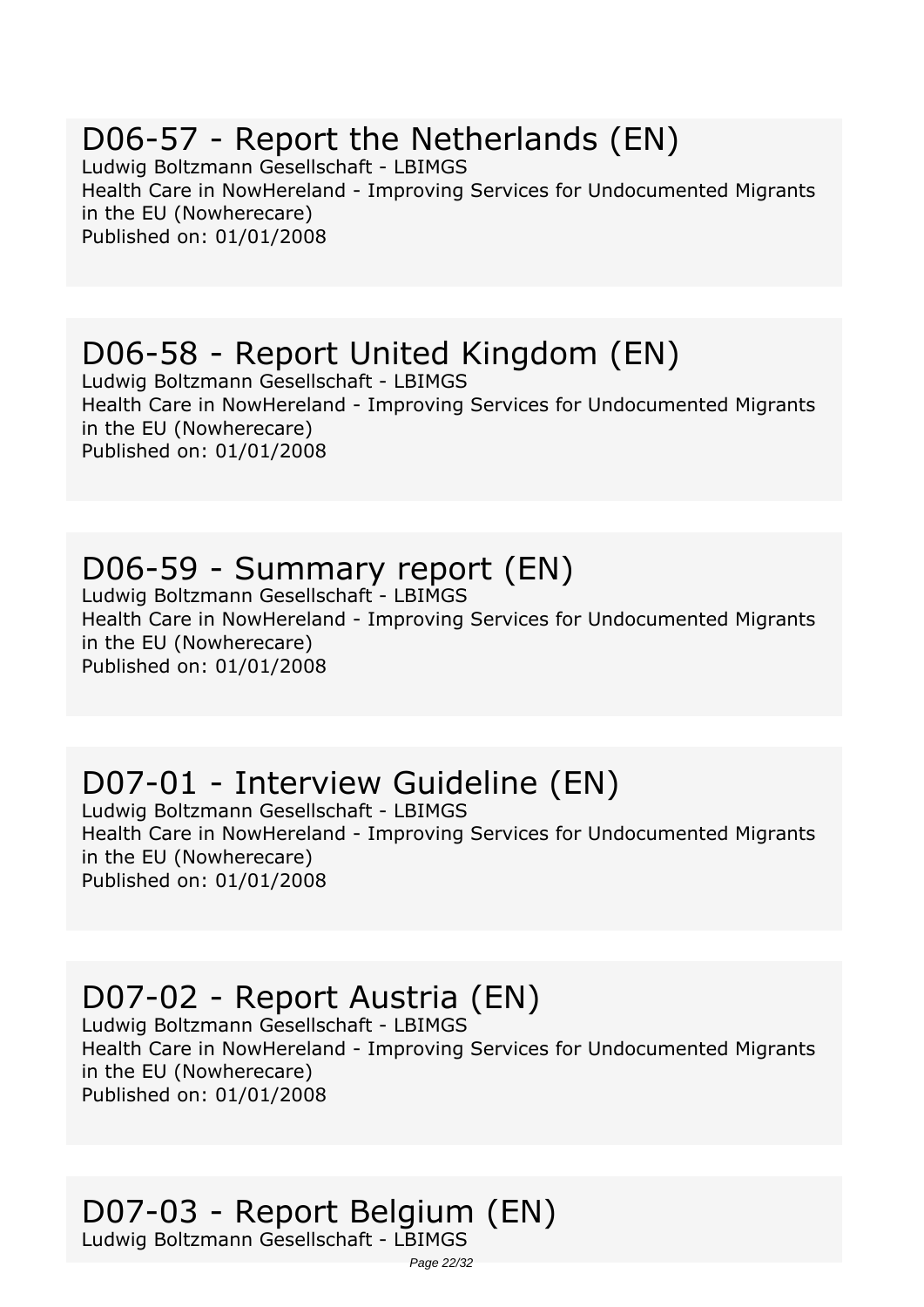*Health Care in NowHereland - Improving Services for Undocumented Migrants in the EU (Nowherecare) Published on: 01/01/2008*

## *D07-04 - Report Czech Republic (EN)*

*Ludwig Boltzmann Gesellschaft - LBIMGS Health Care in NowHereland - Improving Services for Undocumented Migrants in the EU (Nowherecare) Published on: 01/01/2008*

#### *D07-05 - Report France (EN)*

*Ludwig Boltzmann Gesellschaft - LBIMGS Health Care in NowHereland - Improving Services for Undocumented Migrants in the EU (Nowherecare) Published on: 01/01/2008*

## *D07-06 - Report Germany (EN)*

*Ludwig Boltzmann Gesellschaft - LBIMGS Health Care in NowHereland - Improving Services for Undocumented Migrants in the EU (Nowherecare) Published on: 01/01/2008*

# *D07-07 - Report Greece (EN)*

*Ludwig Boltzmann Gesellschaft - LBIMGS Health Care in NowHereland - Improving Services for Undocumented Migrants in the EU (Nowherecare) Published on: 01/01/2008*

## *D07-08 - Report Hungary (EN)*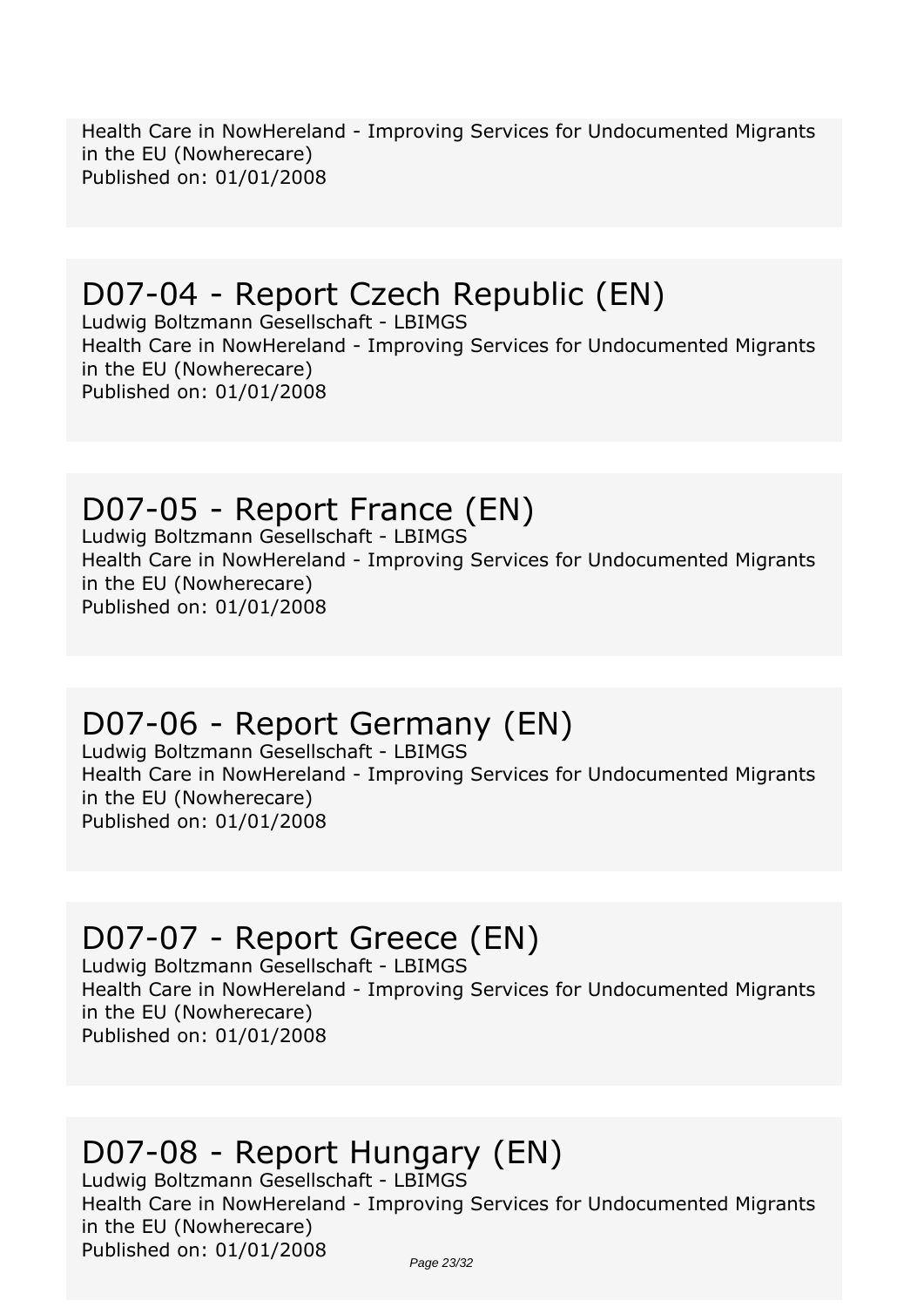## *D07-09 - Report Ireland (EN)*

*Ludwig Boltzmann Gesellschaft - LBIMGS Health Care in NowHereland - Improving Services for Undocumented Migrants in the EU (Nowherecare) Published on: 01/01/2008*

#### *D07-10 - Report Italy (EN)*

*Ludwig Boltzmann Gesellschaft - LBIMGS Health Care in NowHereland - Improving Services for Undocumented Migrants in the EU (Nowherecare) Published on: 01/01/2008*

#### *D07-11 - Report\_Lithuania (EN)*

*Ludwig Boltzmann Gesellschaft - LBIMGS Health Care in NowHereland - Improving Services for Undocumented Migrants in the EU (Nowherecare) Published on: 01/01/2008*

## *D07-12 - Report Malta (EN)*

*Ludwig Boltzmann Gesellschaft - LBIMGS Health Care in NowHereland - Improving Services for Undocumented Migrants in the EU (Nowherecare) Published on: 01/01/2008*

## *D07-13 - Report Portugal (EN)*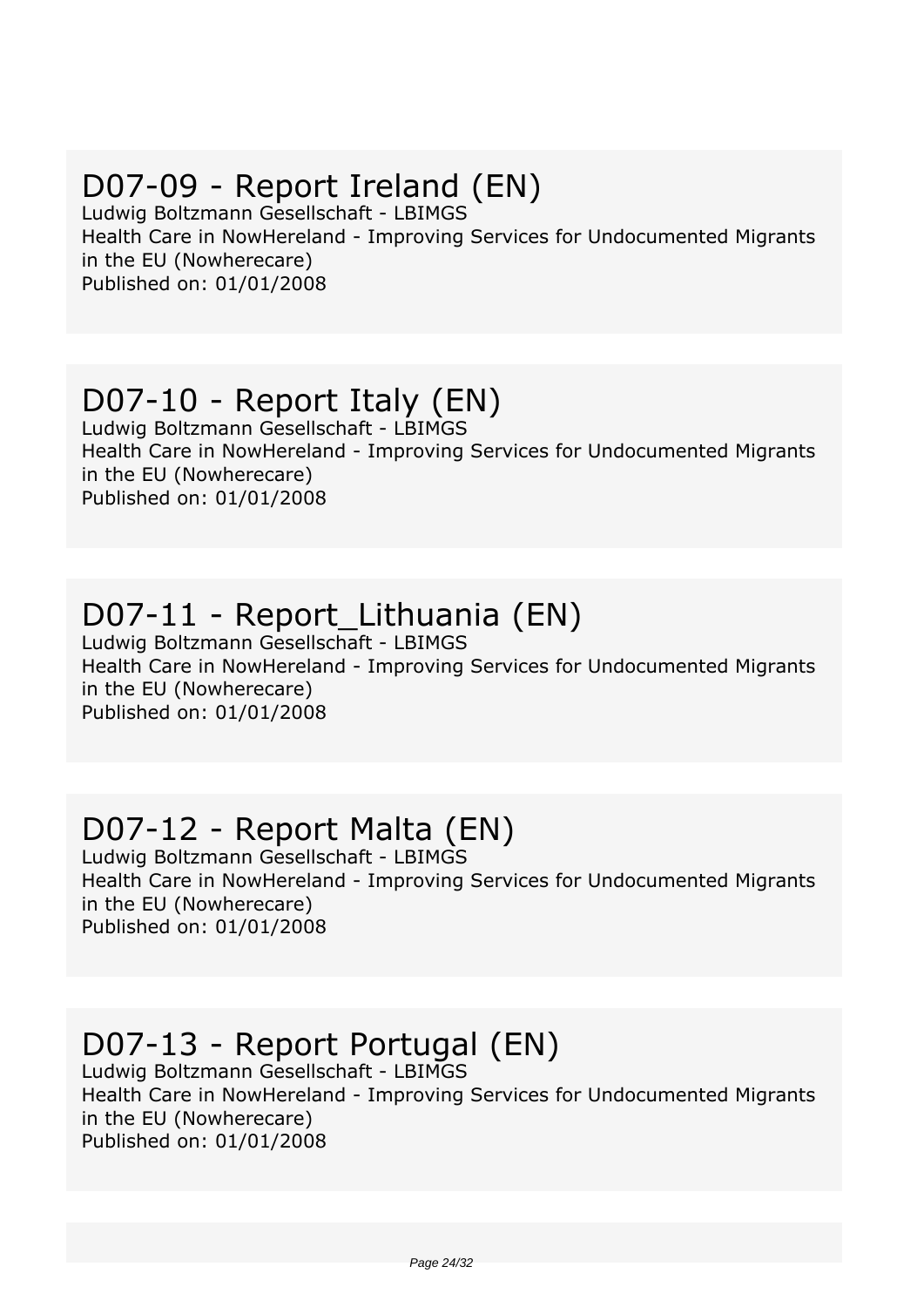#### *D07-14 - Report Slovenia (EN)*

*Ludwig Boltzmann Gesellschaft - LBIMGS Health Care in NowHereland - Improving Services for Undocumented Migrants in the EU (Nowherecare) Published on: 01/01/2008*

#### *D07-15 - Report Spain (EN)*

*Ludwig Boltzmann Gesellschaft - LBIMGS Health Care in NowHereland - Improving Services for Undocumented Migrants in the EU (Nowherecare) Published on: 01/01/2008*

## *D07-16 - Report Sweden (EN)*

*Ludwig Boltzmann Gesellschaft - LBIMGS Health Care in NowHereland - Improving Services for Undocumented Migrants in the EU (Nowherecare) Published on: 01/01/2008*

## *D07-17 - Report the Netherlands (EN)*

*Ludwig Boltzmann Gesellschaft - LBIMGS Health Care in NowHereland - Improving Services for Undocumented Migrants in the EU (Nowherecare) Published on: 01/01/2008*

## *D07-18 - Report United Kingdom (EN)*

*Ludwig Boltzmann Gesellschaft - LBIMGS Health Care in NowHereland - Improving Services for Undocumented Migrants in the EU (Nowherecare) Published on: 01/01/2008*

#### *D07-19 - Summary report (EN)*

*Ludwig Boltzmann Gesellschaft - LBIMGS*

Page 25/32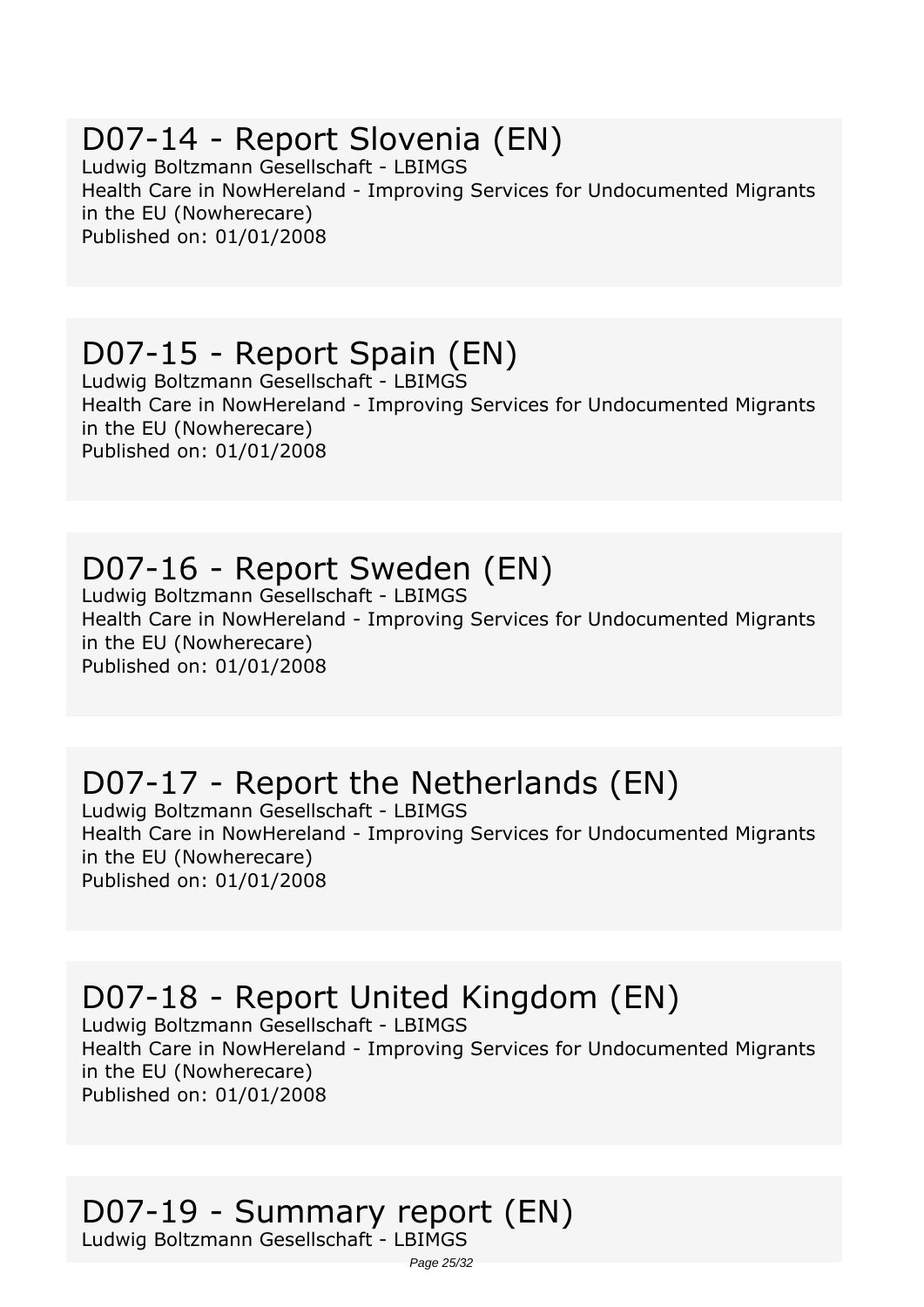*Health Care in NowHereland - Improving Services for Undocumented Migrants in the EU (Nowherecare) Published on: 01/01/2008*

# *D07-20 - Fact sheet (FR)*

*Ludwig Boltzmann Gesellschaft - LBIMGS Health Care in NowHereland - Improving Services for Undocumented Migrants in the EU (Nowherecare) Published on: 01/01/2008*

#### *D07-21 - Fact sheet (HU)*

*Ludwig Boltzmann Gesellschaft - LBIMGS Health Care in NowHereland - Improving Services for Undocumented Migrants in the EU (Nowherecare) Published on: 01/01/2008*

## *D07-22 - Fact sheet (CZ)*

*Ludwig Boltzmann Gesellschaft - LBIMGS Health Care in NowHereland - Improving Services for Undocumented Migrants in the EU (Nowherecare) Published on: 01/01/2008*

## *D07-23 - Fact sheet (EN)*

*Ludwig Boltzmann Gesellschaft - LBIMGS Health Care in NowHereland - Improving Services for Undocumented Migrants in the EU (Nowherecare) Published on: 01/01/2008*

## *D07-24 - Fact sheet (GR)*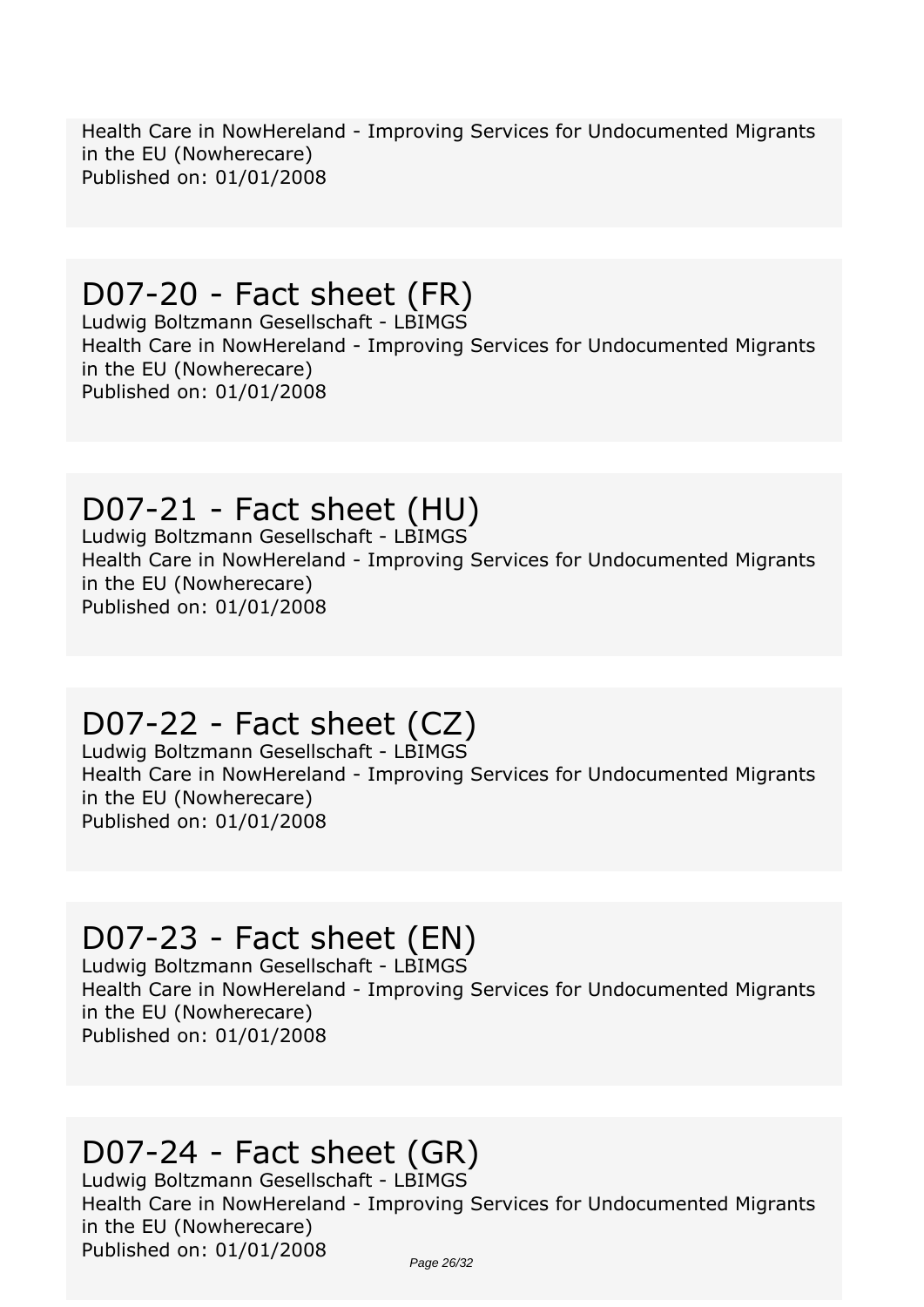## *D08-01 - List of criteria and indicators for MGP (EN)*

*Ludwig Boltzmann Gesellschaft - LBIMGS*

*Health Care in NowHereland - Improving Services for Undocumented Migrants in the EU (Nowherecare) Published on: 01/01/2008*

#### *D08-02 - Summary Report (EN)*

*Ludwig Boltzmann Gesellschaft - LBIMGS Health Care in NowHereland - Improving Services for Undocumented Migrants in the EU (Nowherecare) Published on: 01/01/2008*

#### *D08-03 - Translation of assessment*

#### *instruments (DE)*

*Ludwig Boltzmann Gesellschaft - LBIMGS Health Care in NowHereland - Improving Services for Undocumented Migrants in the EU (Nowherecare) Published on: 01/01/2008*

#### *D08-04 - Executive Assessment Report and compilation (EN)*

*Ludwig Boltzmann Gesellschaft - LBIMGS Health Care in NowHereland - Improving Services for Undocumented Migrants in the EU (Nowherecare) Published on: 01/01/2008*

#### *D09-01 - Access plan for organisations selected for conduct (EN)*

*Ludwig Boltzmann Gesellschaft - LBIMGS* Health Care in NowHereland - Improving Services for Undocumented Migrants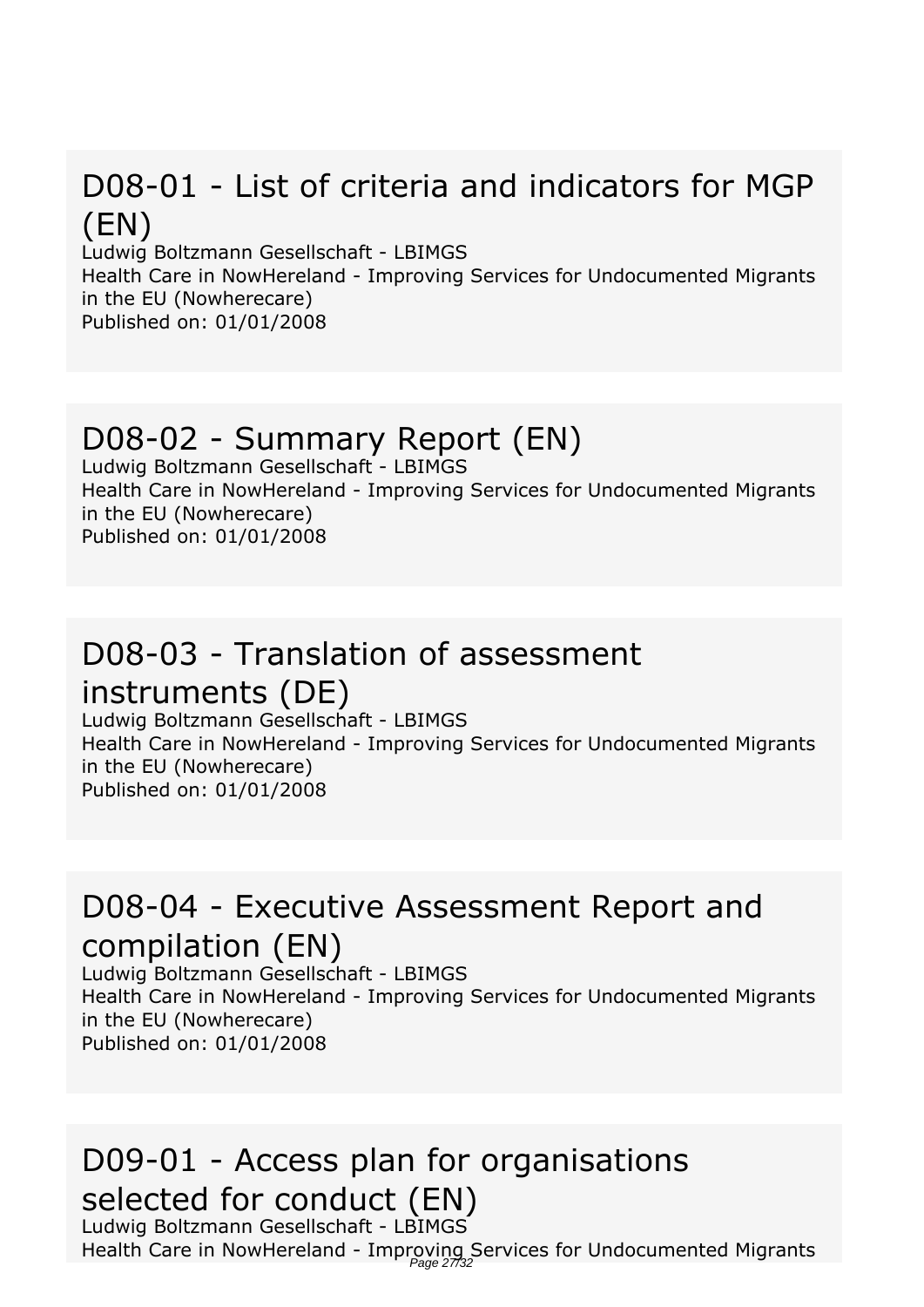#### *D09-02 - List of 4 Models of Good Practice (EN)*

*Ludwig Boltzmann Gesellschaft - LBIMGS Health Care in NowHereland - Improving Services for Undocumented Migrants in the EU (Nowherecare) Published on: 01/01/2008*

#### *D09-03 - Template Czech (CZ)*

*Ludwig Boltzmann Gesellschaft - LBIMGS Health Care in NowHereland - Improving Services for Undocumented Migrants in the EU (Nowherecare) Published on: 01/01/2008*

#### *D09-04 - Template Dutch (NL)*

*Ludwig Boltzmann Gesellschaft - LBIMGS Health Care in NowHereland - Improving Services for Undocumented Migrants in the EU (Nowherecare) Published on: 01/01/2008*

#### *D09-05 - Template English (EN)*

*Ludwig Boltzmann Gesellschaft - LBIMGS Health Care in NowHereland - Improving Services for Undocumented Migrants in the EU (Nowherecare) Published on: 01/01/2008*

## *D09-06 - Template French (FR)*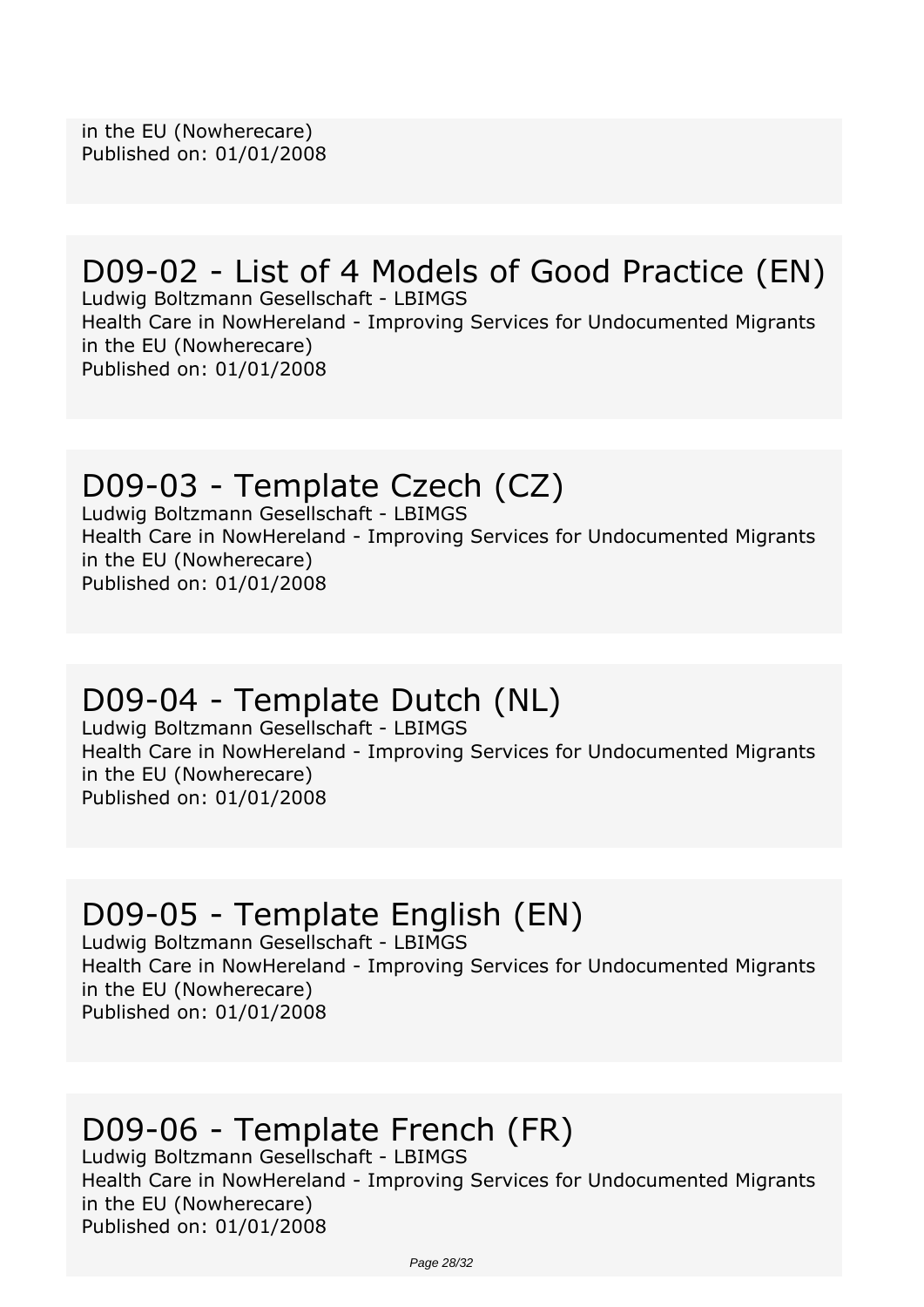# *D09-07 - Template German (DE)*

*Ludwig Boltzmann Gesellschaft - LBIMGS Health Care in NowHereland - Improving Services for Undocumented Migrants in the EU (Nowherecare) Published on: 01/01/2008*

#### *D09-08 - Template Greek (GR)*

*Ludwig Boltzmann Gesellschaft - LBIMGS Health Care in NowHereland - Improving Services for Undocumented Migrants in the EU (Nowherecare) Published on: 01/01/2008*

## *D09-09 - Template Hungarian (HU)*

*Ludwig Boltzmann Gesellschaft - LBIMGS Health Care in NowHereland - Improving Services for Undocumented Migrants in the EU (Nowherecare) Published on: 01/01/2008*

## *D09-10 - Template Italian (IT)*

*Ludwig Boltzmann Gesellschaft - LBIMGS Health Care in NowHereland - Improving Services for Undocumented Migrants in the EU (Nowherecare) Published on: 01/01/2008*

# *D09-11 - Template Portuguese (PT)*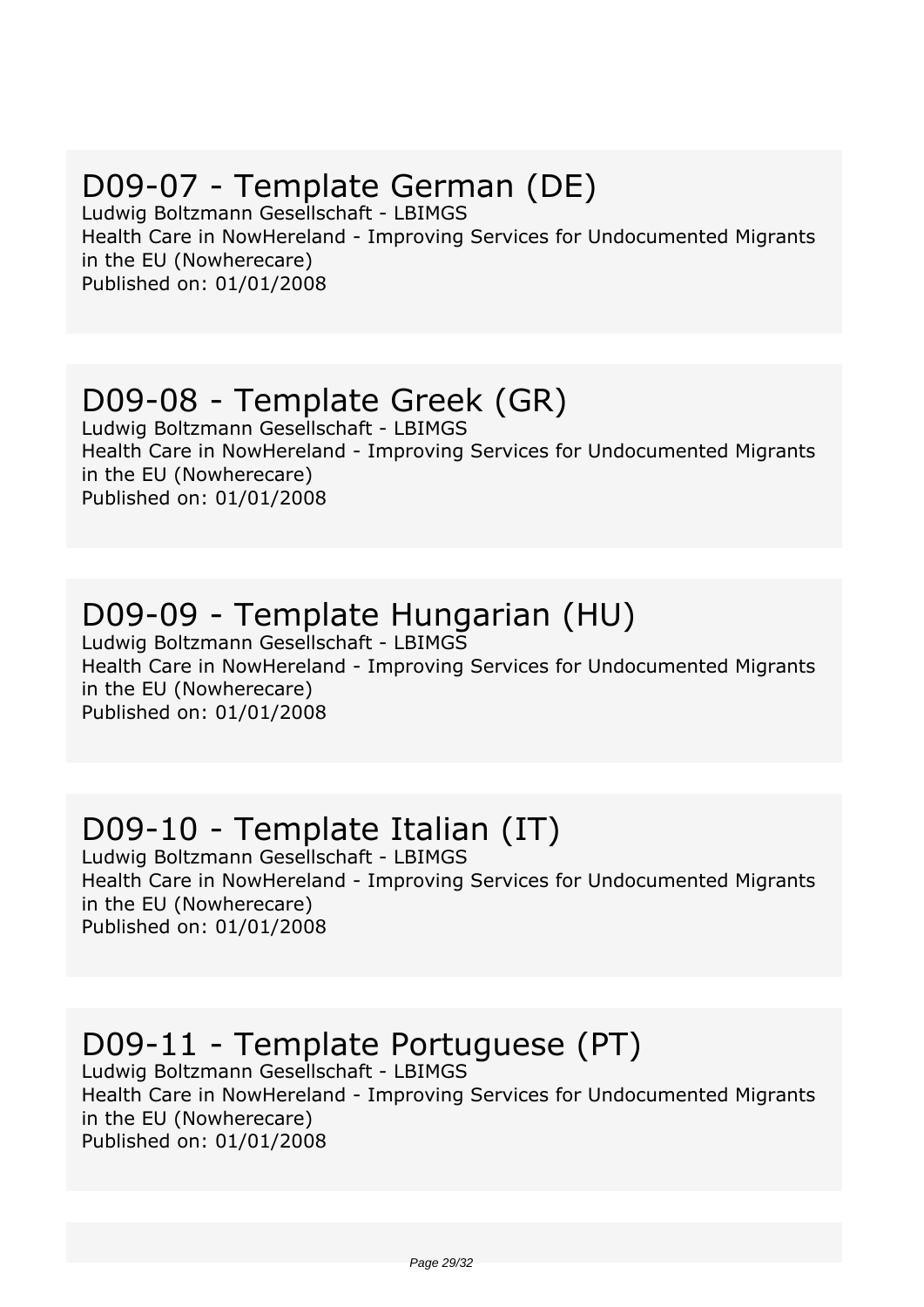#### *D09-12 - Template Spanish (ES)*

*Ludwig Boltzmann Gesellschaft - LBIMGS Health Care in NowHereland - Improving Services for Undocumented Migrants in the EU (Nowherecare) Published on: 01/01/2008*

#### *D10-01 - Executive summary and recommendations (EN)*

*Ludwig Boltzmann Gesellschaft - LBIMGS Health Care in NowHereland - Improving Services for Undocumented Migrants in the EU (Nowherecare) Published on: 01/01/2008*

# *D10-02 - Model of good practice Germany (DE)*

*Ludwig Boltzmann Gesellschaft - LBIMGS Health Care in NowHereland - Improving Services for Undocumented Migrants in the EU (Nowherecare) Published on: 01/01/2008*

#### *D10-03 - Distribution list of executive summary and recommendation (EN)*

*Ludwig Boltzmann Gesellschaft - LBIMGS Health Care in NowHereland - Improving Services for Undocumented Migrants in the EU (Nowherecare) Published on: 01/01/2008*

## *D10-04 - Model of good practice Spain (ES)*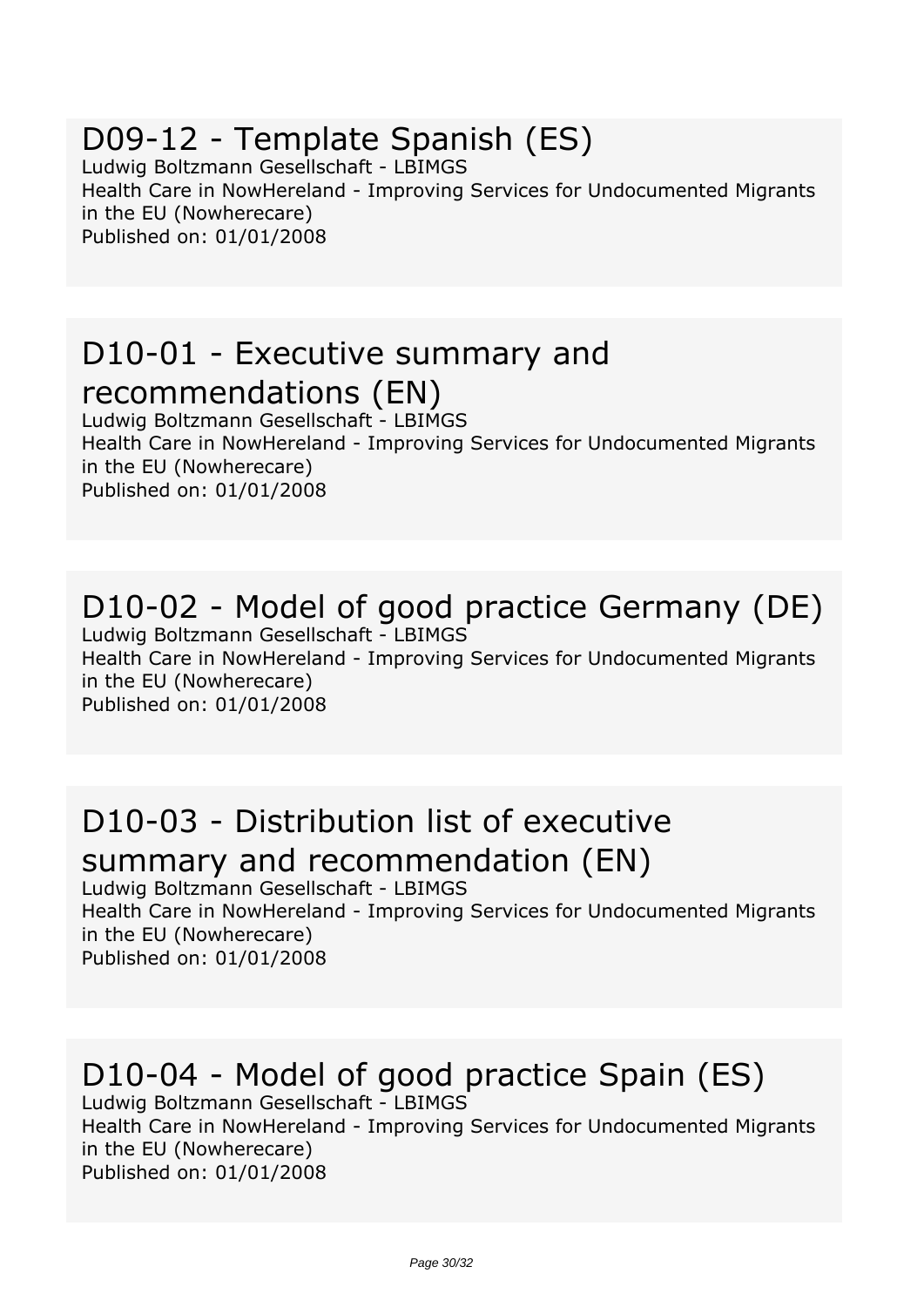# *D10-05 - Model of good practice Italy (IT)*

*Ludwig Boltzmann Gesellschaft - LBIMGS Health Care in NowHereland - Improving Services for Undocumented Migrants in the EU (Nowherecare) Published on: 01/01/2008*

#### *D10-06 - Model of good practice The Netherlands (NL)*

*Ludwig Boltzmann Gesellschaft - LBIMGS Health Care in NowHereland - Improving Services for Undocumented Migrants in the EU (Nowherecare) Published on: 01/01/2008*

#### *D11 - Recommendations for all stakeholder groups, translated into 6 EU languages (EN) Ludwig Boltzmann Gesellschaft - LBIMGS*

*Health Care in NowHereland - Improving Services for Undocumented Migrants in the EU (Nowherecare) Published on: 01/01/2008*

#### *D12-01 - Draft book manuscript (EN)*

*Ludwig Boltzmann Gesellschaft - LBIMGS Health Care in NowHereland - Improving Services for Undocumented Migrants in the EU (Nowherecare) Published on: 01/01/2008*

#### *D13 - Final technical and financial technical report (EN)*